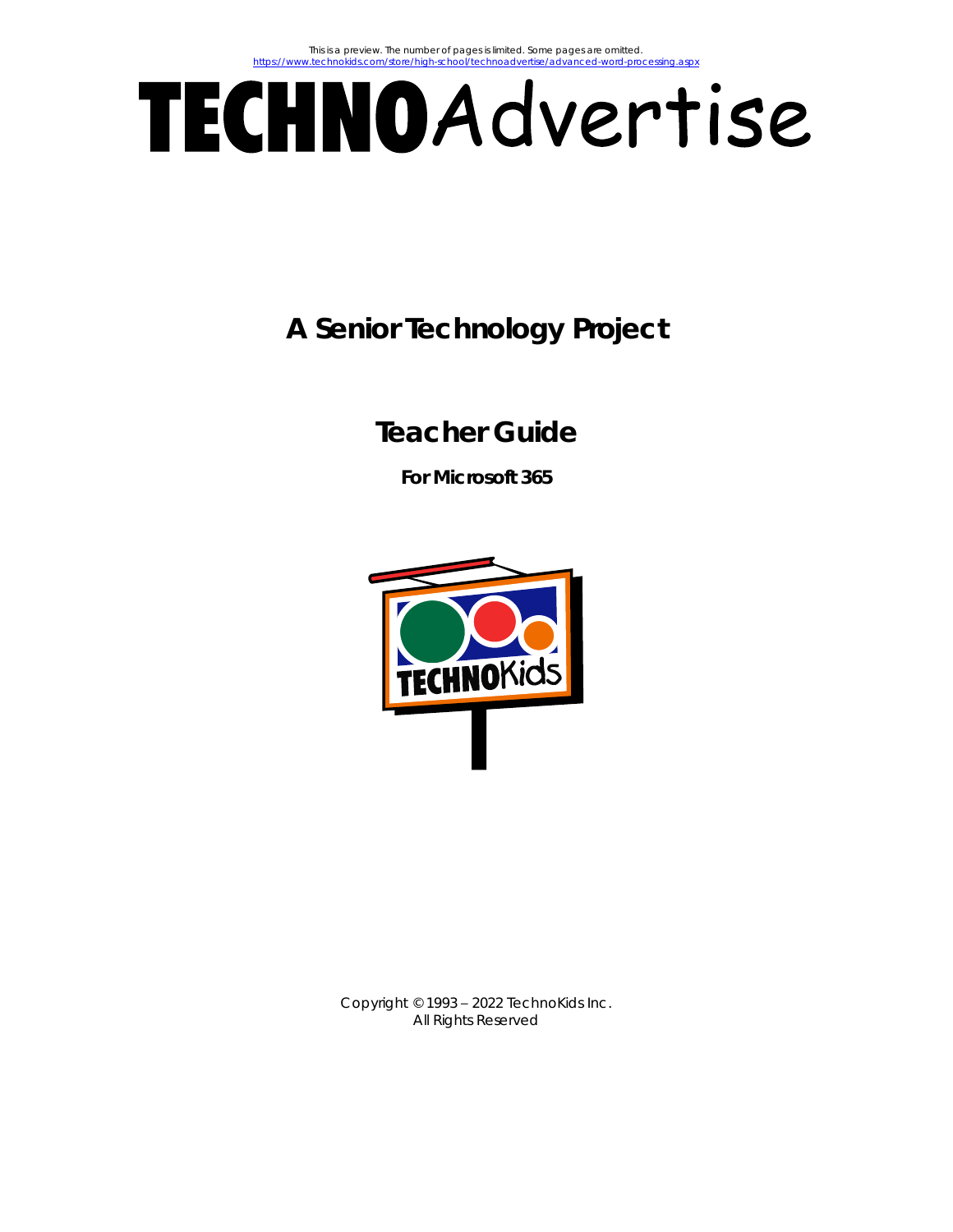# Contents

| Introduction - Getting Started |  |
|--------------------------------|--|
|                                |  |
|                                |  |
|                                |  |
|                                |  |
|                                |  |

#### Session 1 - Job Search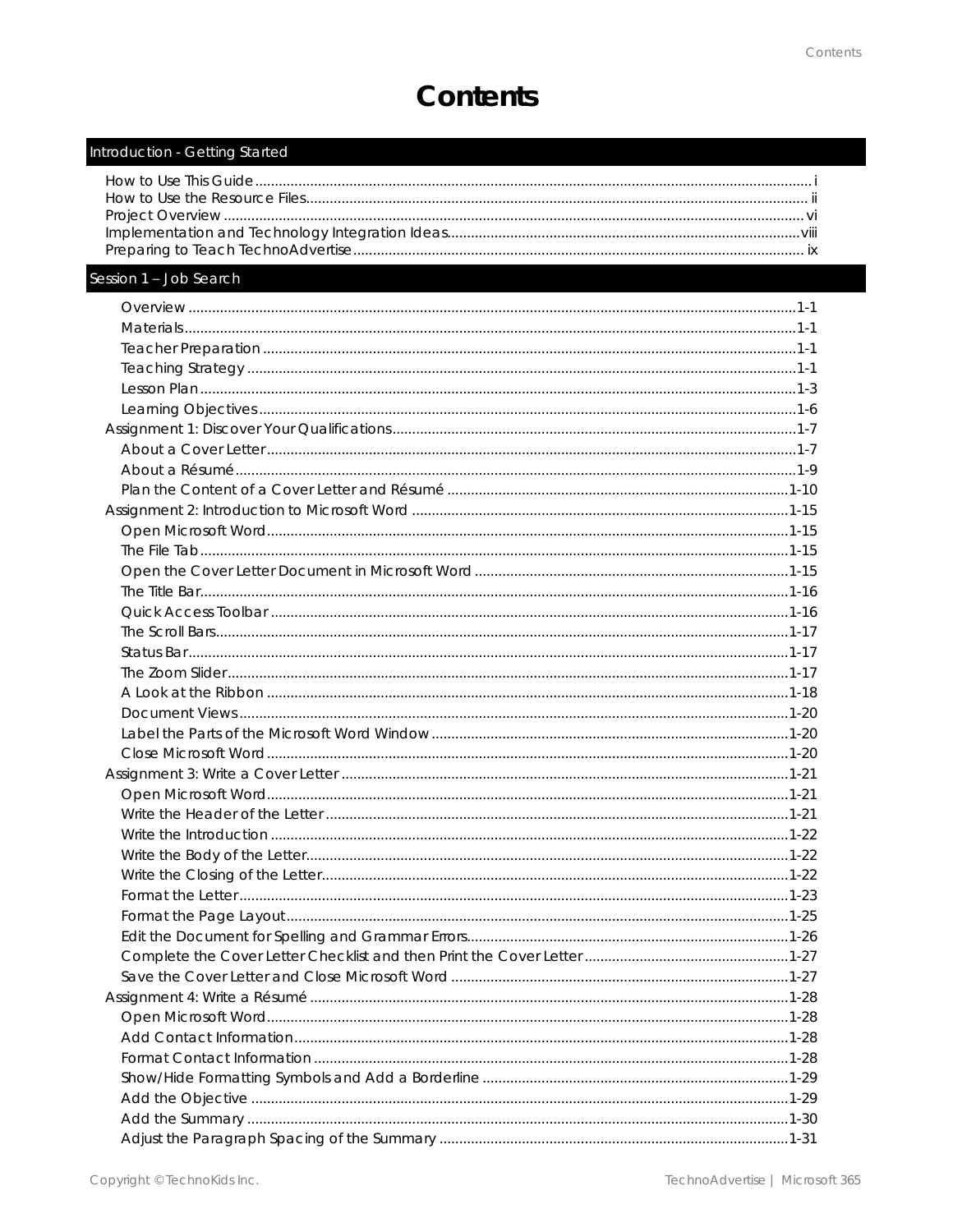#### Session 2 - Create a Flyer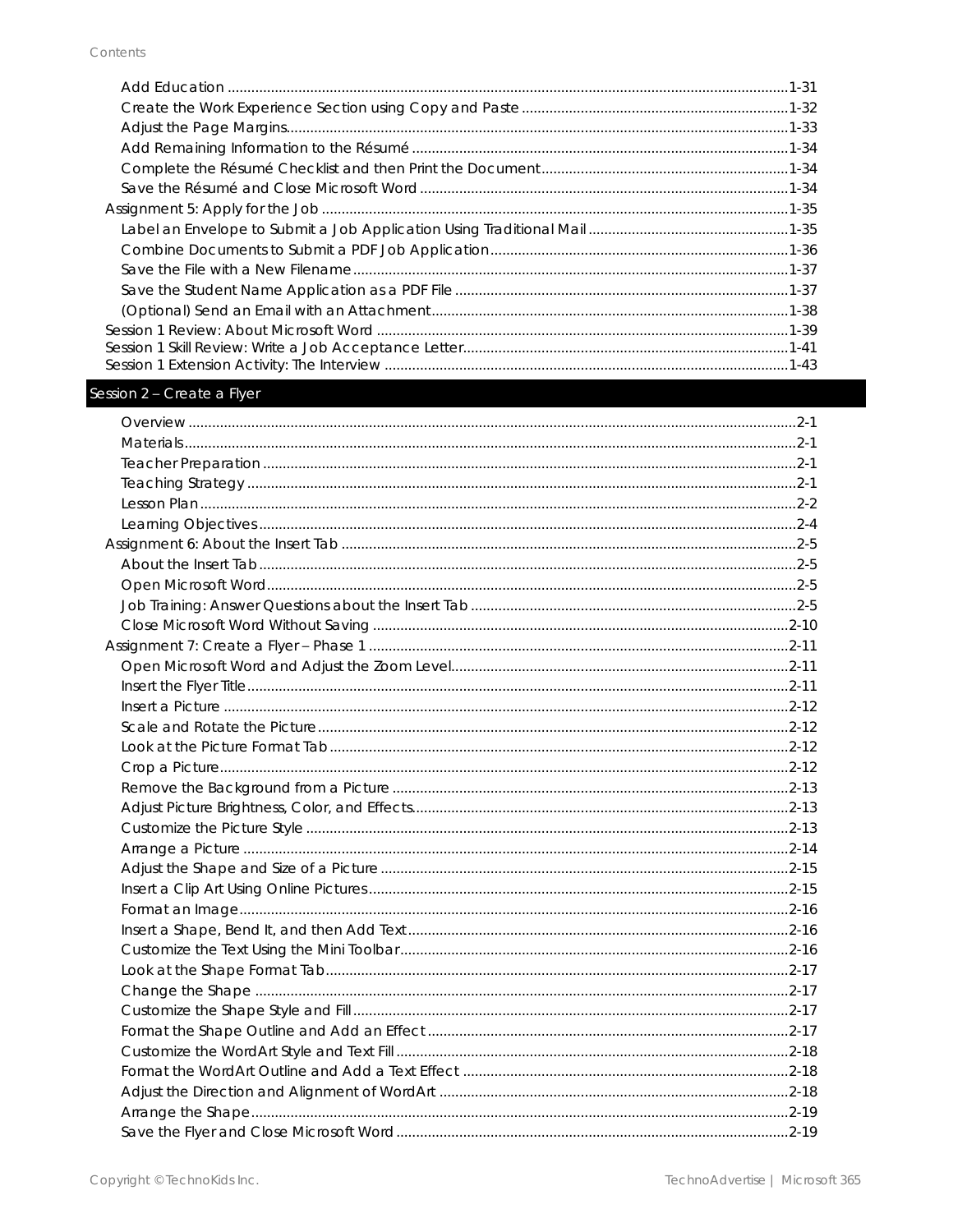| $2 - 20$ |
|----------|
|          |
|          |
|          |
|          |
|          |
|          |
|          |
|          |
|          |
|          |
|          |
|          |
|          |
|          |
|          |
|          |
|          |
|          |
|          |

#### Session 3 - Design a Catalog - Phase 1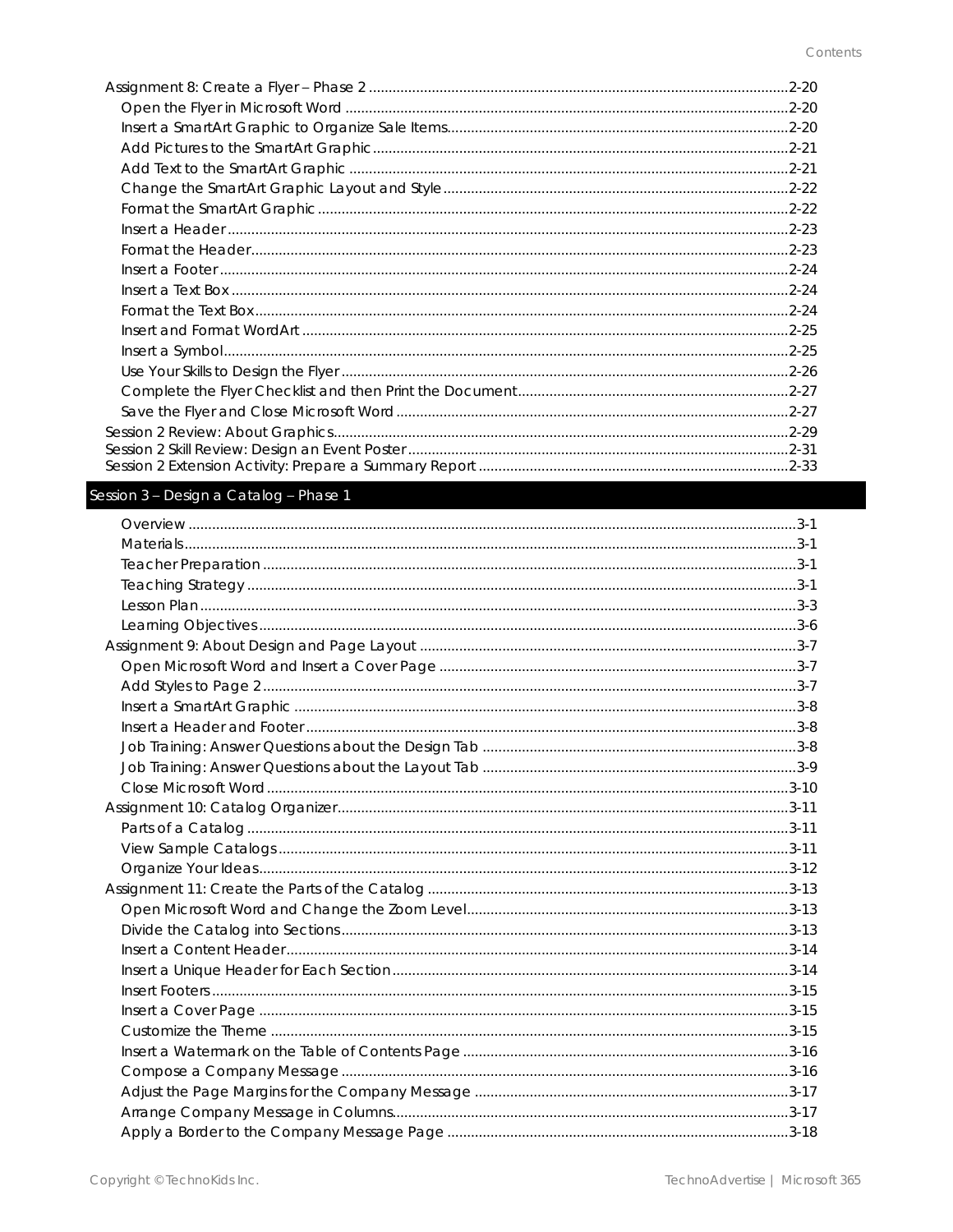#### Session 4 - Design a Catalog - Phase 2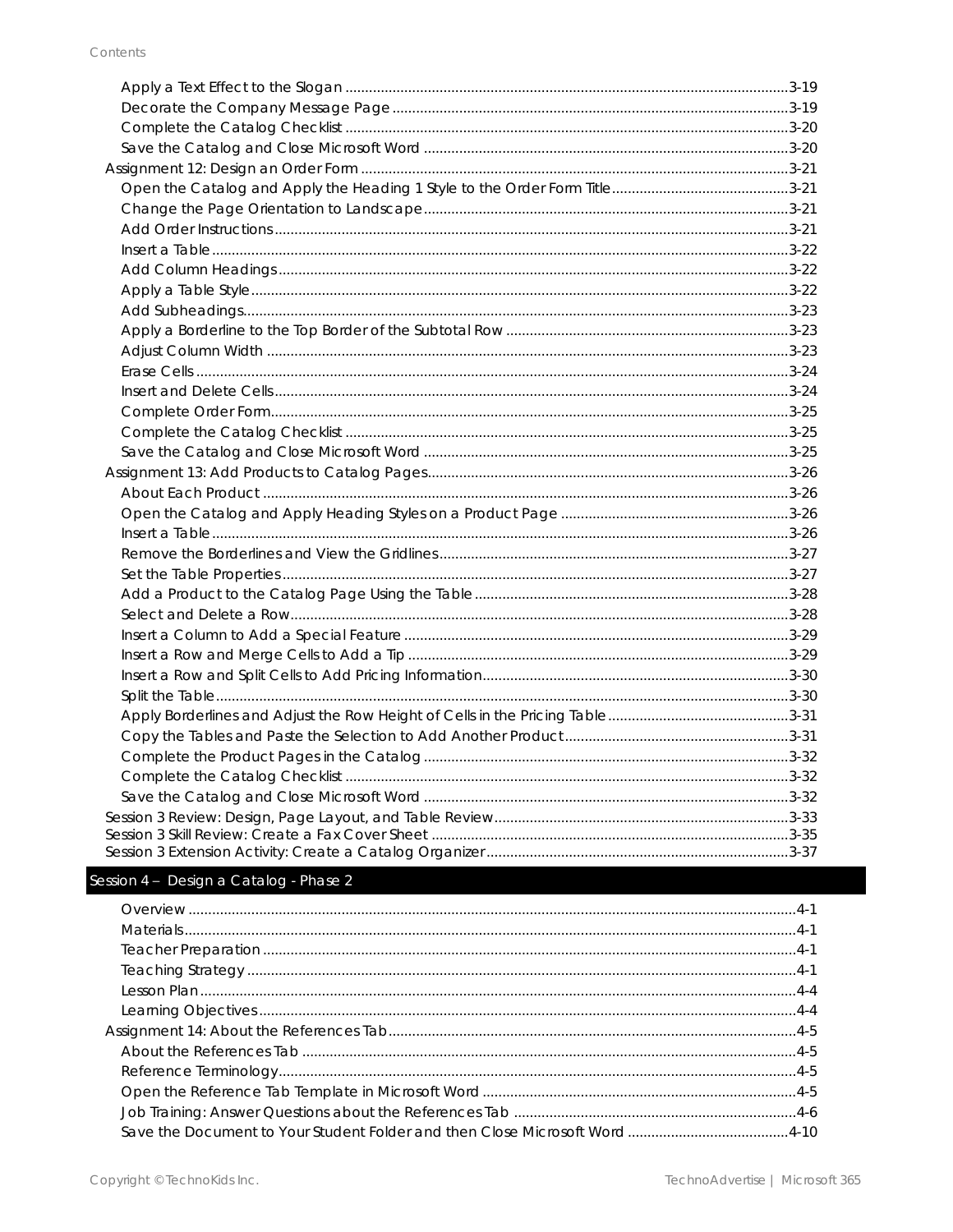#### Session 5 - Send a Custom Form Letter

#### Session 6 - Produce a Newsletter

| Materials |  |
|-----------|--|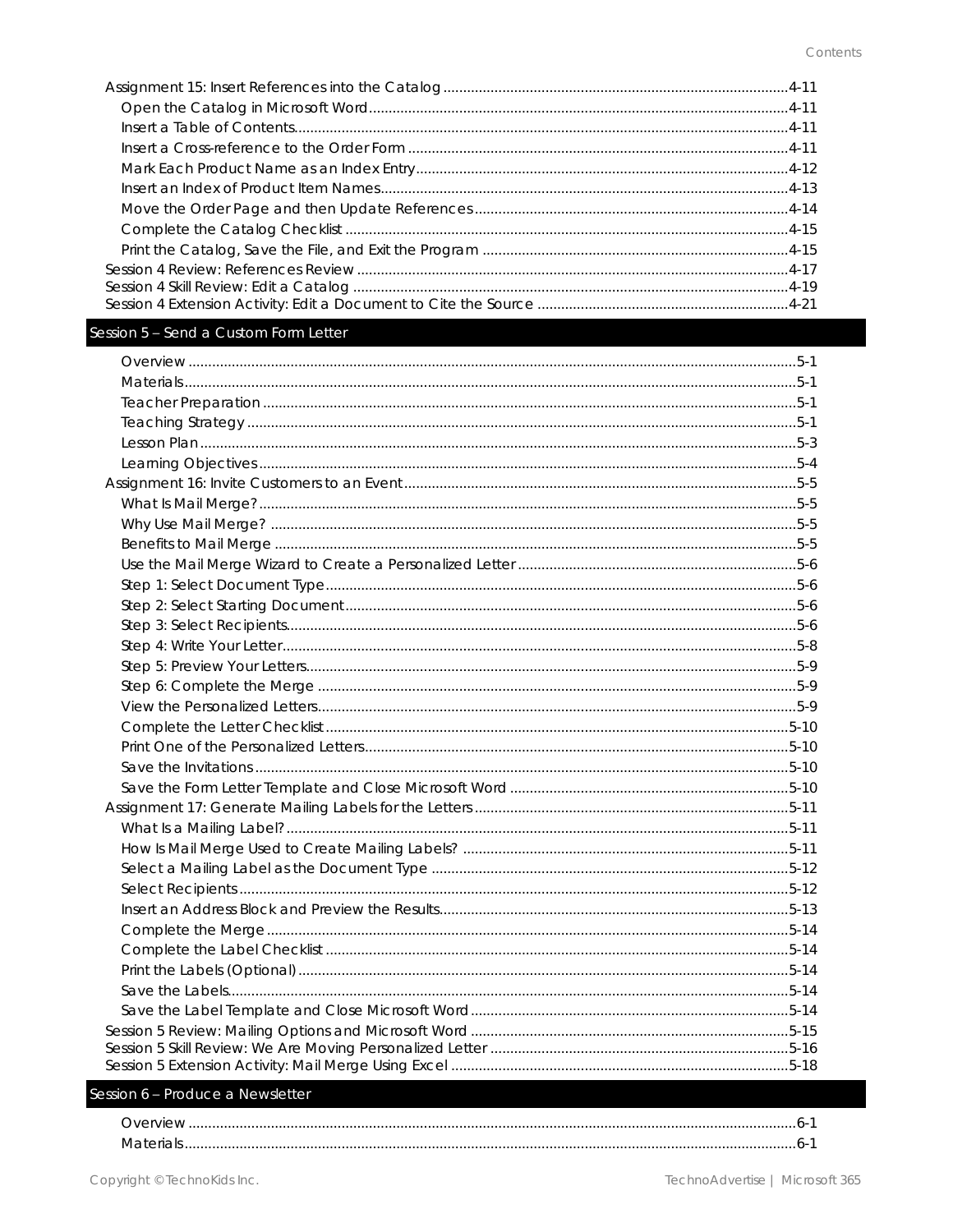#### Appendices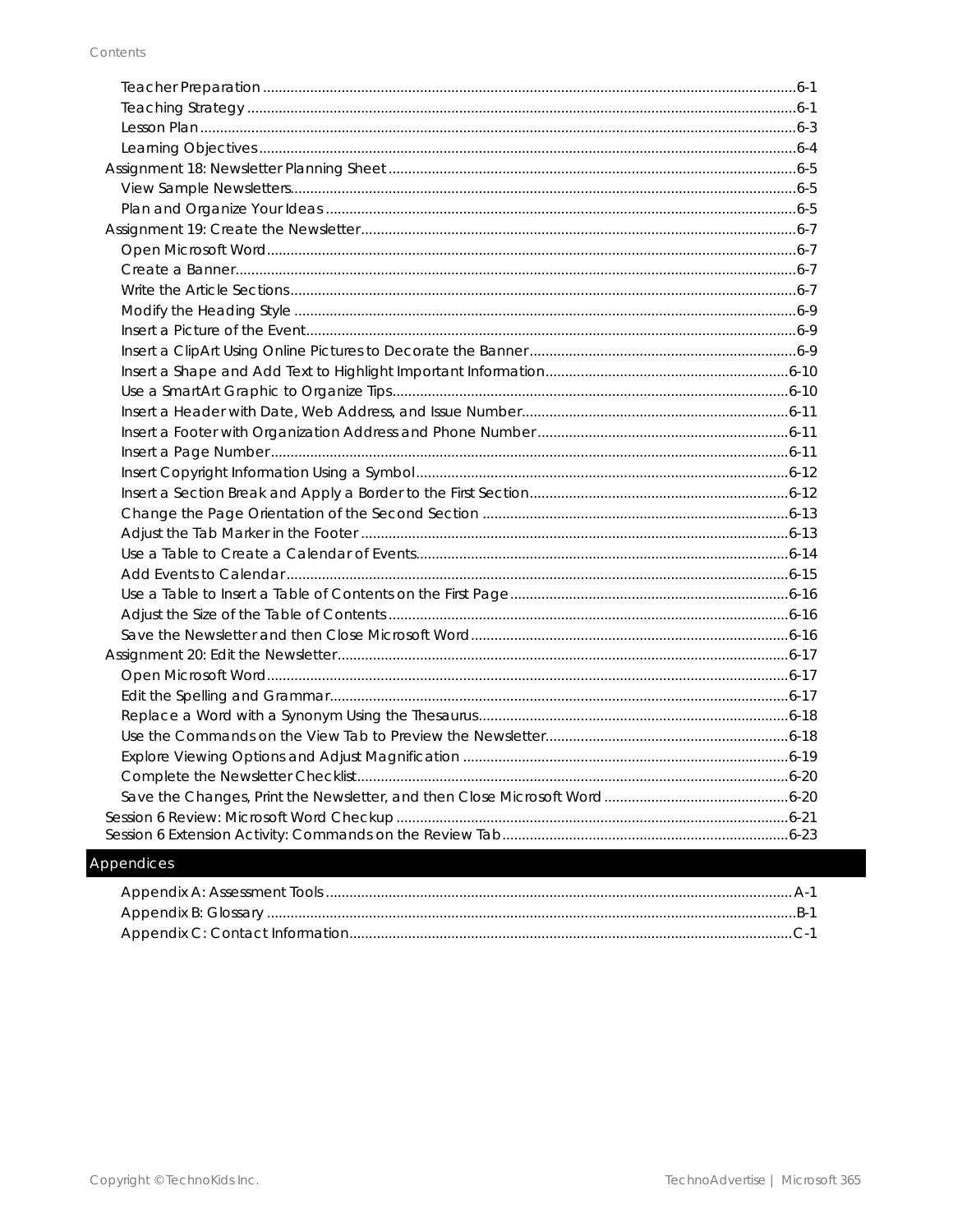# **Project Overview**

#### **Introduction to TechnoAdvertise**

In this project, students design advertisements using Microsoft Word. To start, students learn the word processing skills necessary to create a cover letter and résumé, to apply for a job at TechnoAd Agency. Once hired by the agency, students' first assignment is to produce a flyer using advanced graphic techniques. Next, students develop a product catalog that includes styles, table of contents, and an index. Afterwards, they learn how to complete a mail merge to produce a personalized form letter for a client to promote an upcoming event. Finally, students combine their skills to design a newsletter. Interwoven throughout the project are enrichment activities that involve business-related tasks.

*Let the creative talents of your students shine using TechnoAdvertise!*

Students complete the following tasks:

- $\triangleright$  In session 1, students apply for a job at TechnoAd Agency. To prepare for this task, students review cover letters and résumés and then answer questions to determine their qualifications. Once they have a list of their characteristics, skills, and experiences that make them a perfect match for the position, they open Microsoft Word to gain familiarity with the program. Next, they follow detailed instructions to write a professional cover letter and résumé. Upon completion, students address an envelope to send their application using traditional mail. They combine their cover letter and résumé and save the file as a PDF document to send digitally using email. These well-formatted business documents are sure to draw the attention of TechnoAd Agency!
- $\triangleright$  In session 2, students begin work for TechnoAd Agency. Their first task is to design a flyer for TechnoTeen Company. TechnoTeen Company sells shoes, clothing, and accessories to teenagers. They have requested a flyer to promote their Summer Heat sales event. To prepare for this task, students answer questions to learn about the objects on the Insert tab that can be added into a document. Once familiar with the range of options, they follow detailed instructions to produce an eye-catching ad using pictures, shapes, and more! The flyer is sure to draw attention with a SmartArt Graphic highlighting sales items, colorful header and footer that list store details, text box with discounts, and a catchy phrase written using WordArt. This advertisement is sure to sizzle!
- ➢ In session 3, students are responsible for creating a catalog, which contains an itemized list of products for sale. To complete this publication, the task is divided into two phases. In Phase 1, students create the catalog content. In Phase 2, they add page references to make the information easy for customers to find quickly. Phase 1 begins with students exploring the commands on the Layout tab. Next, they select the products to include in the catalog using an organizer. With a plan in place, students start construction of the catalog. They use their skills to divide a document into sections. Using layout commands, they add unique headers and footers to each section, produce a cover page, apply a watermark to the table of contents, and arrange a company message on a page with custom margins, columns, and a fancy border. Students then learn how to insert and format a table to produce an order form and product pages.
- $\triangleright$  In session 4, students complete their catalog by inserting page references. To prepare for this task, students explore the function of commands on the References tab. They follow a set of instructions to edit a document so that it includes a table of contents, footnotes, endnotes, citation, bibliography, caption, and an index. Afterwards, students apply their skills to add references to their catalog to permit customers to find information fast. Upon completion, they use a checklist to verify that their document is ready for publication. Customers are going to appreciate how easy it is to find the items they would like to order.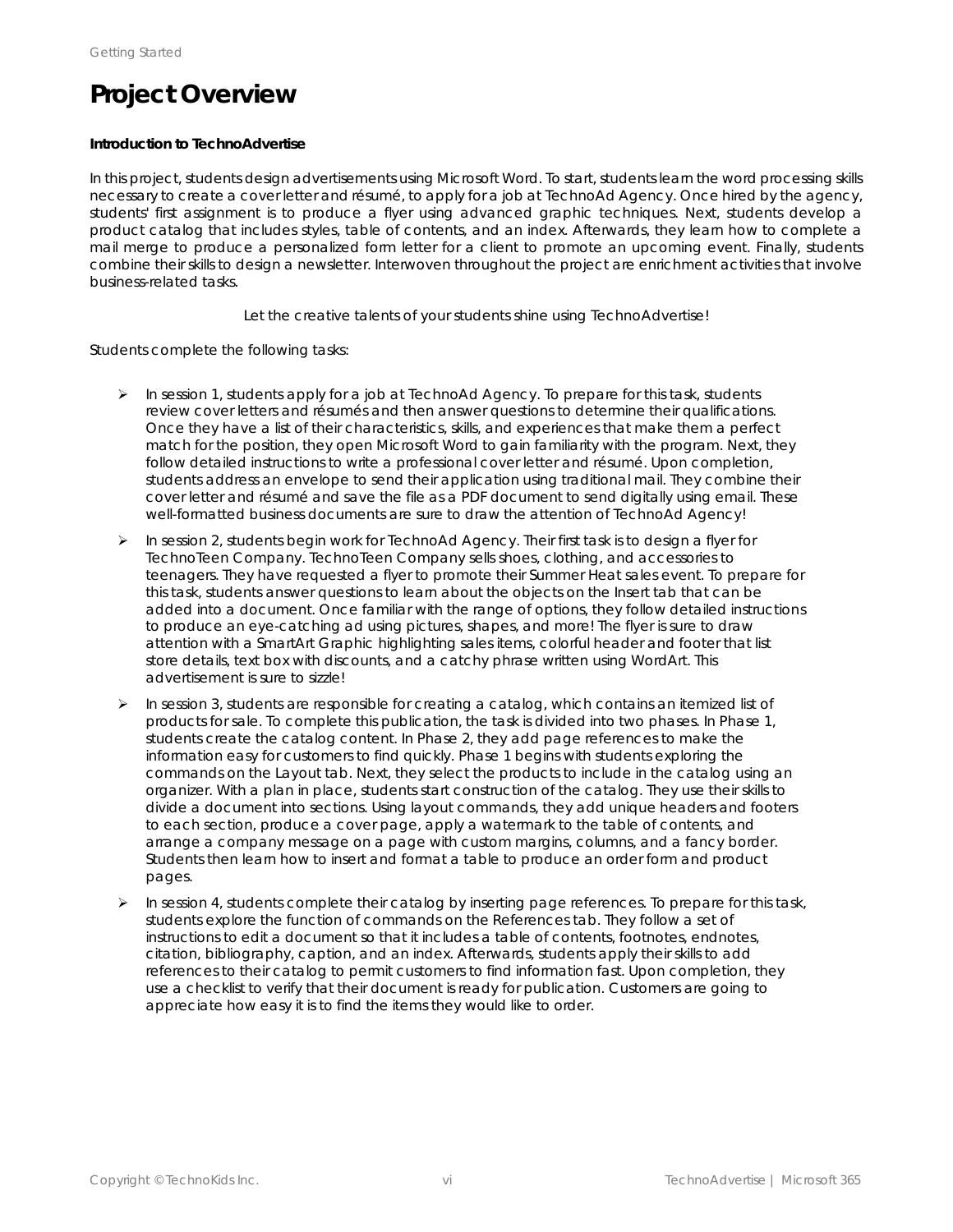- ➢ In session 5, students invite customers to an exclusive shopping event using mail merge. Mail merge places unique information into a document that has placeholders. Using the Mail Merge Wizard, students add customer records, write a form letter, and merge data into placeholders on the letter to produce a personalized invitation. Afterwards, they generate mailing labels for each letter using commands on the Mailings tab.
- ➢ In session 6, students produce a newsletter for an organization to inform members about activities. The publication will include a brief article about a recent event, special appreciation section, upcoming events, reminders, tips, and a calendar. The goal is to have students apply their word processing skills to create the publication. For example, they will use their knowledge of Microsoft Word to format text, modify styles, insert objects, adjust page layout, and create a table of contents. Upon completion students use commands on the Review and View tabs to improve the content, design, and layout. Members are going to be well informed after reading this newsletter!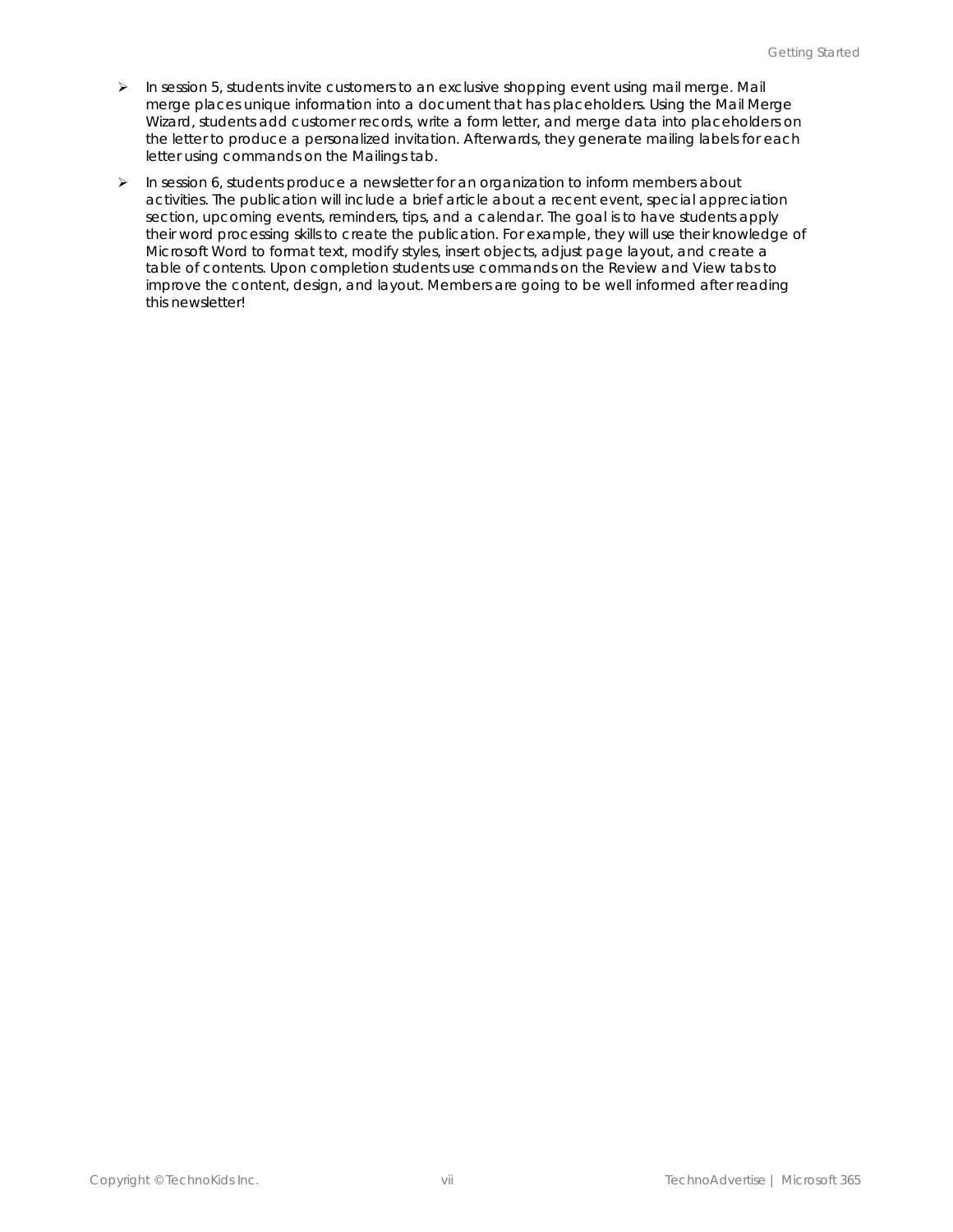## **Implementation and Technology Integration Ideas**

TechnoAdvertise uses business-related scenarios to develop competency in using Microsoft Word. As students play the role of first applying for a job at an advertising agency and then designing a sales flyer, product catalog, custom mailer, and newsletter for clients, they master technology and workplace skills. Instructions explain how to produce publications that professionals create in real life. The activities prepare students for higher education and the future careers.

#### • *Computer Applications Course*

Include this project as part of a computer education course. Students master fundamental and advanced word processing skills in creating tables, setting styles, formatting graphics and smartart, mail merge, making a table of contents, generating an index, and more.

• *Career Training*

TechnoAdvertise is a seamless fit into Careers courses. The project begins with students being guided through writing a resume and cover letter. Engage student interest in meaningful activities that connect to authentic tasks. Develop vital technology and fundamental workplace skills. Foster professional skills such as time management, creativity, perseverance, and initiative with the activities, checklists, and assessment tools provided. Promote career readiness, STEM, and ICT proficiency.

• *Business Education Course*

TechnoAdvertise is based in the marketplace. The scenarios are relevant to the workplace. The activities provide students the opportunity to develop technology skills they can use as they follow their career path.

- *Microsoft Office Specialist (MOS) Certification Prep* Provide practice activities your students will enjoy while they prepare for the MOS certification exam. In this project, students apply their knowledge of Microsoft Word tools and features to create and edit publications. The practical tasks familiarize students with program functionality.
- *Marketing Unit*

Include this project as part of a marketing unit. The activities have students assume the role of an advertising agent. By producing advertisements in Microsoft Word, they learn how to connect with customers, effectively communicate information, and promote sales events.

#### *Understanding the Big Picture*

Not sure where to integrate TechnoAdvertise? There are samples provided for all the publications created in this project. These samples provide ideas on how you can include these activities into curriculum. Samples also give students a clear picture of what is required before beginning a project, as well as sparking their creativity.

- ✓ *R*é*sum*é and *Cover Letter samples:* Ivanna Job, Ned Money, and Shirley Imgreat Résumés and Cover Letters offer a variety of design, style, and formatting versions to inspire students.
- ✓ *Flyer sample:* Flyer Sample demonstrates all the parts of the task inserting and formatting clip art, a picture, a shape with text, wordart, a smartart graphic, a text box, and adding a header and footer.
- ✓ *Catalog samples:* Students can view completed catalogs for furniture, pet, and tea companies to gain an understanding of the advanced word processing skills taught in this assignment. Seeing a finished product in advance of making their own allows students to grasp concepts such as styles, table of contents, cross references, order form tables, product categories, index, and more.
- ✓ *Newsletter samples*: Newsletter 1 is a publication from a hockey association, Newsletter 2 is a sample of a school newsletter, and Newsletter 3 is written from the viewpoint of a toy lending library. Students examine the samples to gain ideas and motivation for their creations.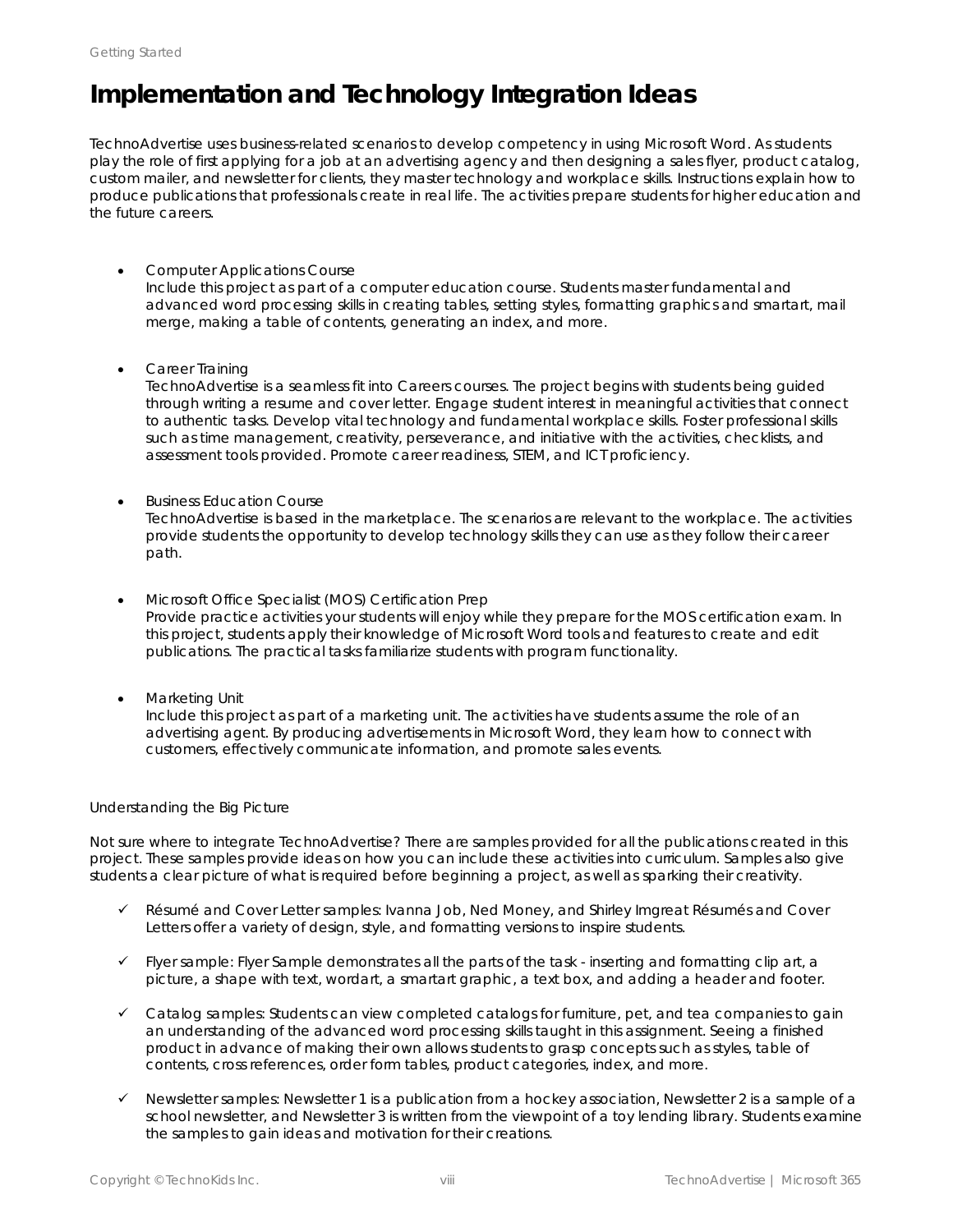# **Assignment 3: Write a Cover Letter**

A cover letter is a business letter that accompanies your résumé when you apply for a job. It offers a way for job seekers to tell employers why they should be hired. The most important thing in a cover letter is to show that your skills match those advertised in the job posting. Make a cover letter using Microsoft Word to apply for the Advertising Agent position at TechnoAd Agency.



| <b>Employment News</b>                                                                                                                                                                    |                                                                                                                                                                                                                                                                  |  |  |  |  |  |  |  |
|-------------------------------------------------------------------------------------------------------------------------------------------------------------------------------------------|------------------------------------------------------------------------------------------------------------------------------------------------------------------------------------------------------------------------------------------------------------------|--|--|--|--|--|--|--|
| Company:                                                                                                                                                                                  | <b>TechnoAd Agency</b><br>2097 TechnoDrive<br>TechnoVille, ON<br><b>17R0A5</b>                                                                                                                                                                                   |  |  |  |  |  |  |  |
| joining our team.                                                                                                                                                                         | TechnoAd Agency has over 15 years of experience in the advertising industry. Our company works closely<br>with clients to design effective marketing material. We are looking for creative individuals interested in                                             |  |  |  |  |  |  |  |
| Job Number:                                                                                                                                                                               | 112233                                                                                                                                                                                                                                                           |  |  |  |  |  |  |  |
| Position:                                                                                                                                                                                 | <b>Advertising Agent</b>                                                                                                                                                                                                                                         |  |  |  |  |  |  |  |
| Job Description:                                                                                                                                                                          | Create advertisements for clients including flyers, product catalogs, and newsletters.<br>No experience is necessary, willing to train.                                                                                                                          |  |  |  |  |  |  |  |
| Requirements:                                                                                                                                                                             | • Ability to work in a fast-paced environment<br>• Excellent communication skills<br>• Work effectively in a team setting<br>• Able to work independently<br>• Strong time management skills<br>• Design or artistic skills an asset<br>• Strong computer skills |  |  |  |  |  |  |  |
| Interested candidates should forward a résumé and cover letter to the attention of:<br>Teacher Name, by email<br>or by mail to TechnoAd Agency, 2097 TechnoDrive, TechnoVille, ON L7R 0A5 |                                                                                                                                                                                                                                                                  |  |  |  |  |  |  |  |

**Open Microsoft Word**

- Open Word.
- Click *Blank document*.

#### **Write the Header of the Letter**

- Type **Student Name**. Press ENTER.
- Type **Street Address**. Press ENTER.
- Type **City, State/Province Postal/Zip Code.** Press ENTER twice.
- Type the **Date**. Press ENTER twice. Look at the job ad. It includes TechnoAd Agency's *contact information*.
- Type the recipient's **contact information**.
- Press ENTER twice.
- Type the greeting **Dear Name of Teacher**:
- Press ENTER twice.

You are going to type the letter. After it is written, you will format the appearance



Ivanna Job 10 Hierme Road Jobb, ON L8W2J1

November 1, 2021

Mrs. Teacher TechnoAd Agency 2097 TechnoDrive TechnoVille, ON L7R 0A5

Dear Mrs. Teacher: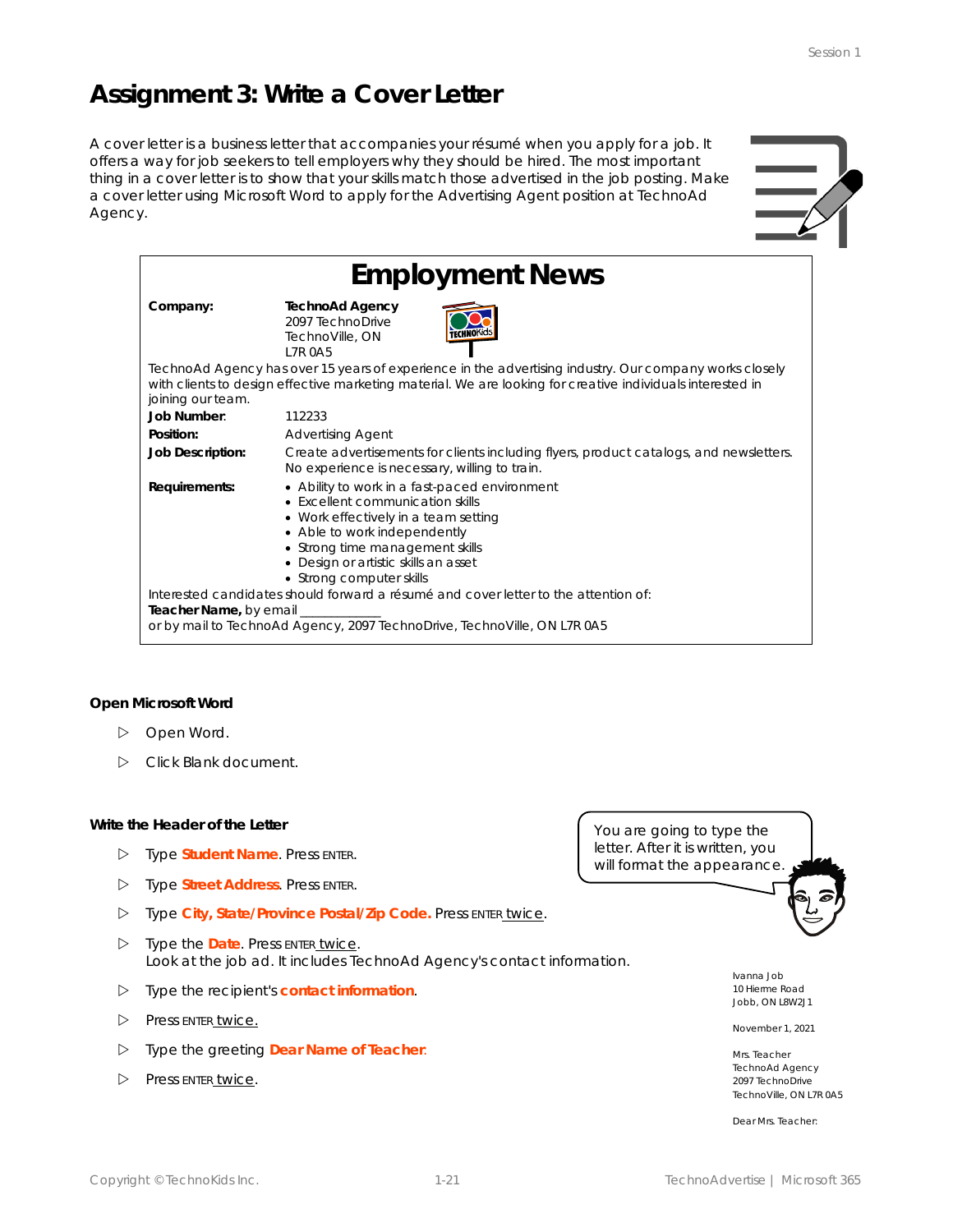#### **Write the Introduction**

 Type a sentence that **describes the purpose of the letter**. Include the job title, job number, and location of the ad. Be specific! For example:

> I am writing in response to your advertisement for an Advertising Agent in Employment News, job number 112233. or

```
I am interested in the Advertising Agency position in Employment News advertised on October 14, 2021.
(The date is made up)
```
 Type one or two sentences to **convince the employer** that you should be considered for the position. Be persuasive! For example:

> After reading the description, I am confident that my skills are a perfect match for this position. I have the ability to create effective advertisements that will satisfy your customers.

or

My experience designing marketing materials to promote school events and involvement with the school yearbook have provided me with the skills necessary to make a valuable contribution to TechnoAd Agency.

#### **Write the Body of the Letter**

 $\triangleright$  Read the ad. Select three or four requirements that you meet. In a new paragraph, create a list that **summarizes why you should be hired**. Be detailed! For example:

> I possess the following attributes that would be an asset to your company: Quick to learn new skills Knowledge of Microsoft Word Team player Creative talents including painting and photography or

You will format this list using bullets.



I believe that I am a perfect match for the position. Here is a description of how my experience compares with your requirements:

Cashier at TechnoRestaurant has provided me with the skills to work in a fast-paced environment

Creating flyers to promote dances or local fundraisers has allowed me to develop strong design skills

Business education course has taught me computer skills needed for the workplace Hockey team captain has allowed me to develop team building skills

#### **Write the Closing of the Letter**

 In a new paragraph, type two or three sentences that **outline the steps you want the employer to take** to contact you about the position. Be confident! For example:

> Attached is a copy of my résumé. I would welcome the opportunity to discuss my suitability for the Advertising Agency position. Contact me at 111-101-1001or by email at ivannajob@kneedwurc.com to schedule an interview. or Contact me to schedule an interview at 111-101-1001 or by email at ivannajob@kneedwurc.com. I look forward to

discussing my qualifications with you in more detail.

- (Optional) Type a closing line such as **I look forward to hearing from you** or **Thank you for your consideration**.
- $\triangleright$  Press ENTER twice.
- Type a farewell line such as **Yours Truly** or **Sincerely**. Use a **comma** after the farewell.
- $\triangleright$  Press ENTER twice.
- Type **Student Name**. Press ENTER.
- Type **Enclosure**. This tells the employer that you have attached your résumé to the letter.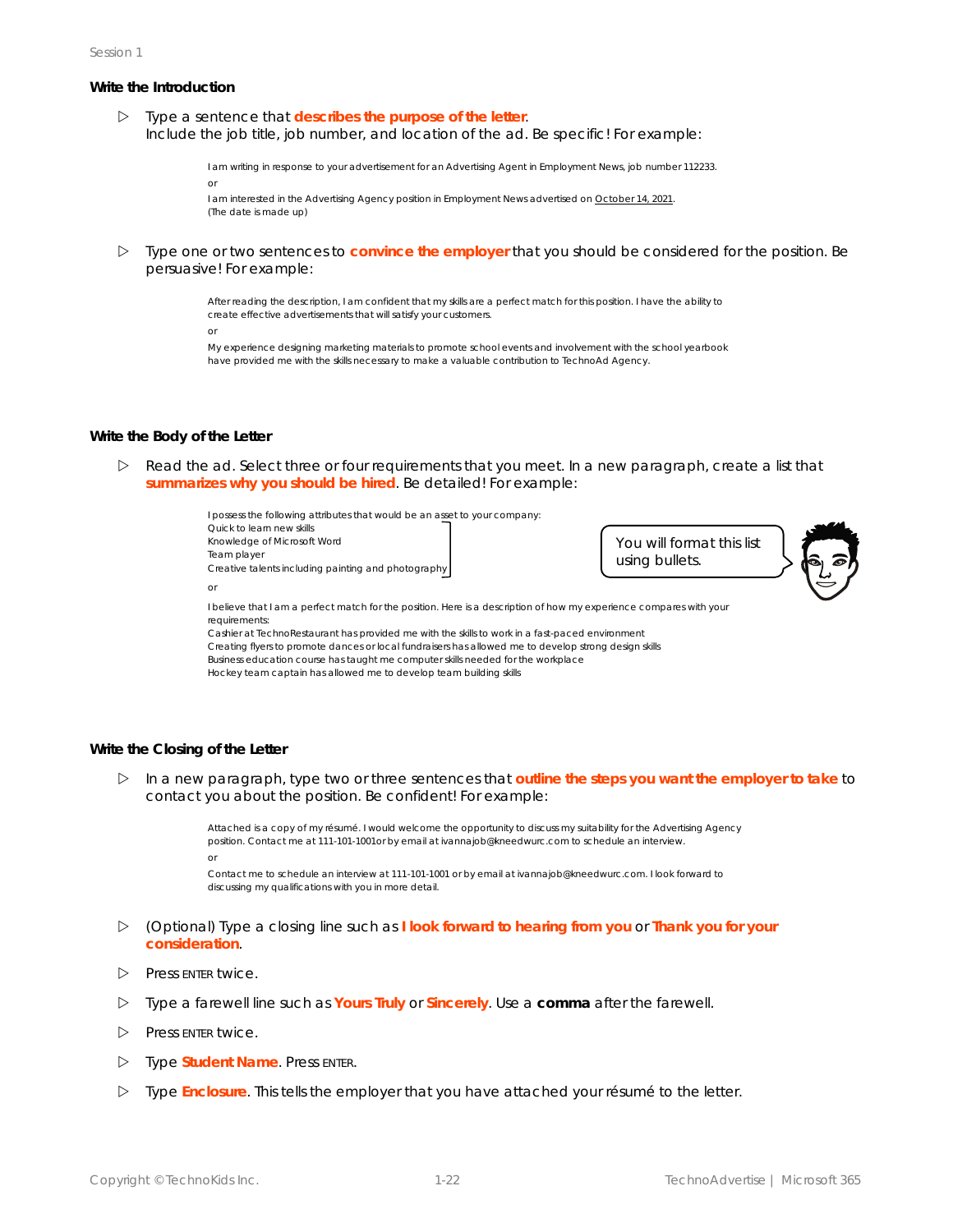#### **Format the Letter**



- $\triangleright$  Format the font:
	- o Press CTRL + A to select the entire document.
	- o From the Font group on the Home tab, click the *Font* arrow.
	- o Select a suitable typeface for a business letter, such as **Arial** or **Century Gothic**.
- $\triangleright$  Format the font size:
	- o With the text still selected, click the Font Size  $\frac{11 x}{x}$  arrow. Select font size 10.
	- o With the text still selected, click *Increase Font Size* to make the words larger.
	- o With the text still selected, click *Decrease Font Size* to change the size back to **10**.
- $\triangleright$  Apply the bold style:
	- o **Triple click** the mouse on **Student Name** at the top of the page to select the text.
	- o Click *Bold* in the Font group to make the words stand out. Notice that the command is now selected.  $\mathbf{B} \mid I \mid \mathbf{U}$  .
	- o If you want to remove the Bold font style, click on the command  $\mathbf B$  again.
- $\triangleright$  Apply italics and an underline:
	- o Click to place the cursor in front of the job title in the introductory paragraph.
	- o Click and drag the mouse to select the **Advertising Agent** job name.
	- o Click *Italic*  $\perp$  in the Font group to slant the job title to the right.
	- o Double click on the job number to select **112233**.
	- $\circ$  Click Underline  $\underline{\mathsf{U}}$  in the Font group to underline the job number.
- $\triangleright$  Bullet a list:
	- o Rest the mouse pointer in the margin in the body of the letter near the first listed item. The mouse pointer will change to a **white arrow**.
	- o Click and drag DOWN to select the list.

I possess the following attributes that would be an asset to your company:



Quick to learn new skills Knowledge of Microsoft Word Team Player Creative talents including painting and photography

o From the Paragraph group on the Home tab, click *Bullets*.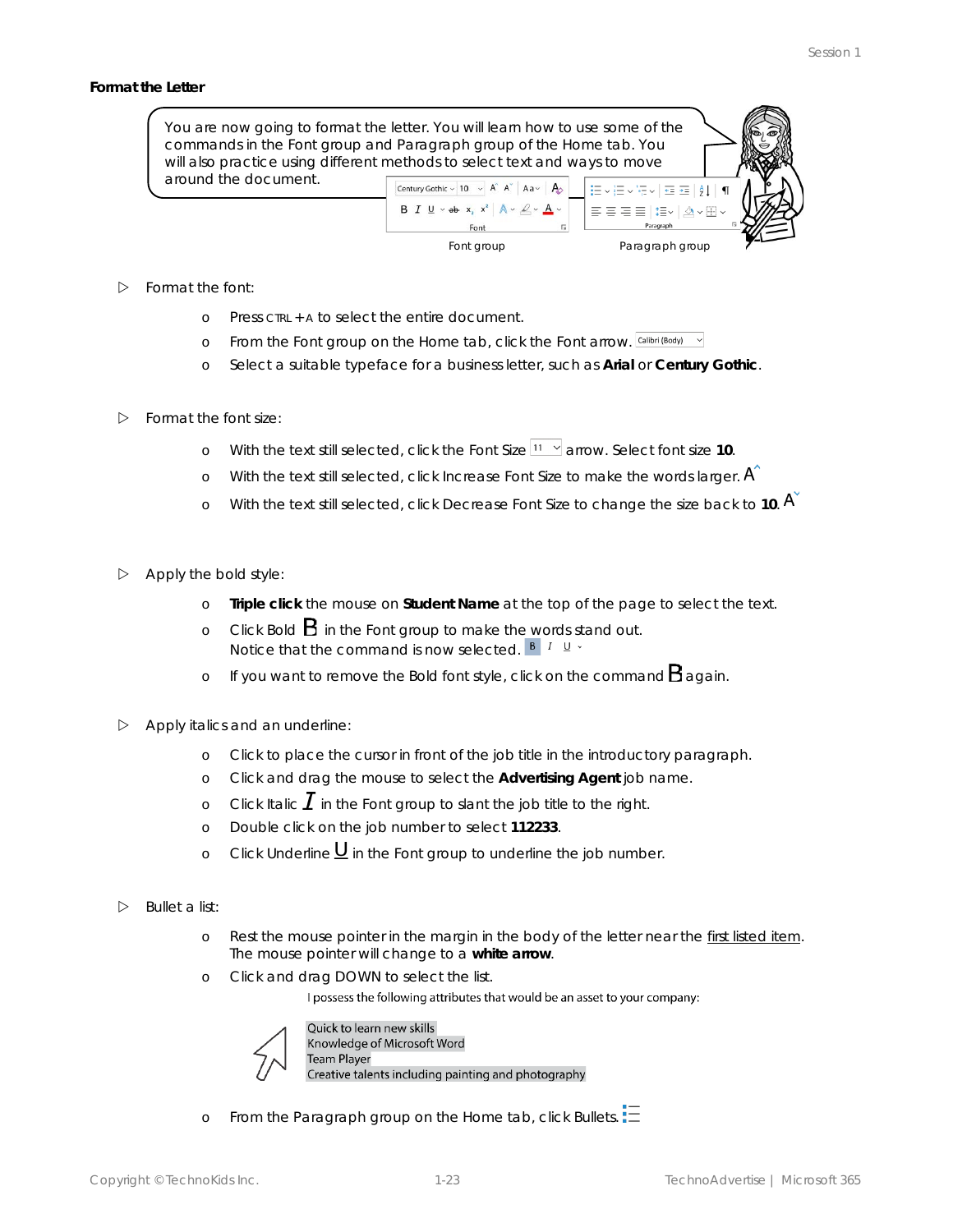- $\triangleright$  Adjust line and paragraph spacing of the contact information:
	- o Press CTRL + HOME to place the cursor at the beginning of the document.
	- o Press the SHIFT key, while at the same time pressing the DOWN arrow on the keyboard to select the job seeker's contact information, date, and recipient's contact information.



- o Click Line and Paragraph Spacing<sup>1</sup> Efrom the Paragraph group. Select **1.0** from the menu.
- o With the text still selected, click *Line and Paragraph Spacing* again and select **Remove Space After Paragraph**.

|   | 1.0                           |
|---|-------------------------------|
|   | 1.15                          |
|   | 1.5                           |
|   | 2.0                           |
|   | 25                            |
|   | 3.0                           |
|   | Line Spacing Options          |
| ≑ | Remove Space Before Paragraph |
|   | Remove Space After Paragraph  |

- $\triangleright$  Adjust line and paragraph spacing of the enclosure:
	- o Press CTRL + END to place the cursor at the end of the document.
	- o Double click to select the word **Enclosure**.
	- o Click *Line and Paragraph Spacing* from the Paragraph group.
	- o Select *Add Space Before Paragraph*.
- $\triangleright$  Align text to the left, center, right, and justify:
	- o Click and drag the vertical scroll bar to view the top of the  $p_i$
	- o Use your skills to select the **date**.
	- o Click *Align Right* from the Paragraph group.
	- o With the text still selected, click *Center*.
	- o With the text still selected, click Align Left.  $\equiv$
	- o From the Editing group on the Home tab, click *Select*. From the menu, click *Select All*.



o Click *Justify*  $\equiv$  from the Paragraph group.

Justify adjusts the spacing in a line of text to create a block with an equal space at the left and right margins.

 $\overline{\phantom{a}}$ 

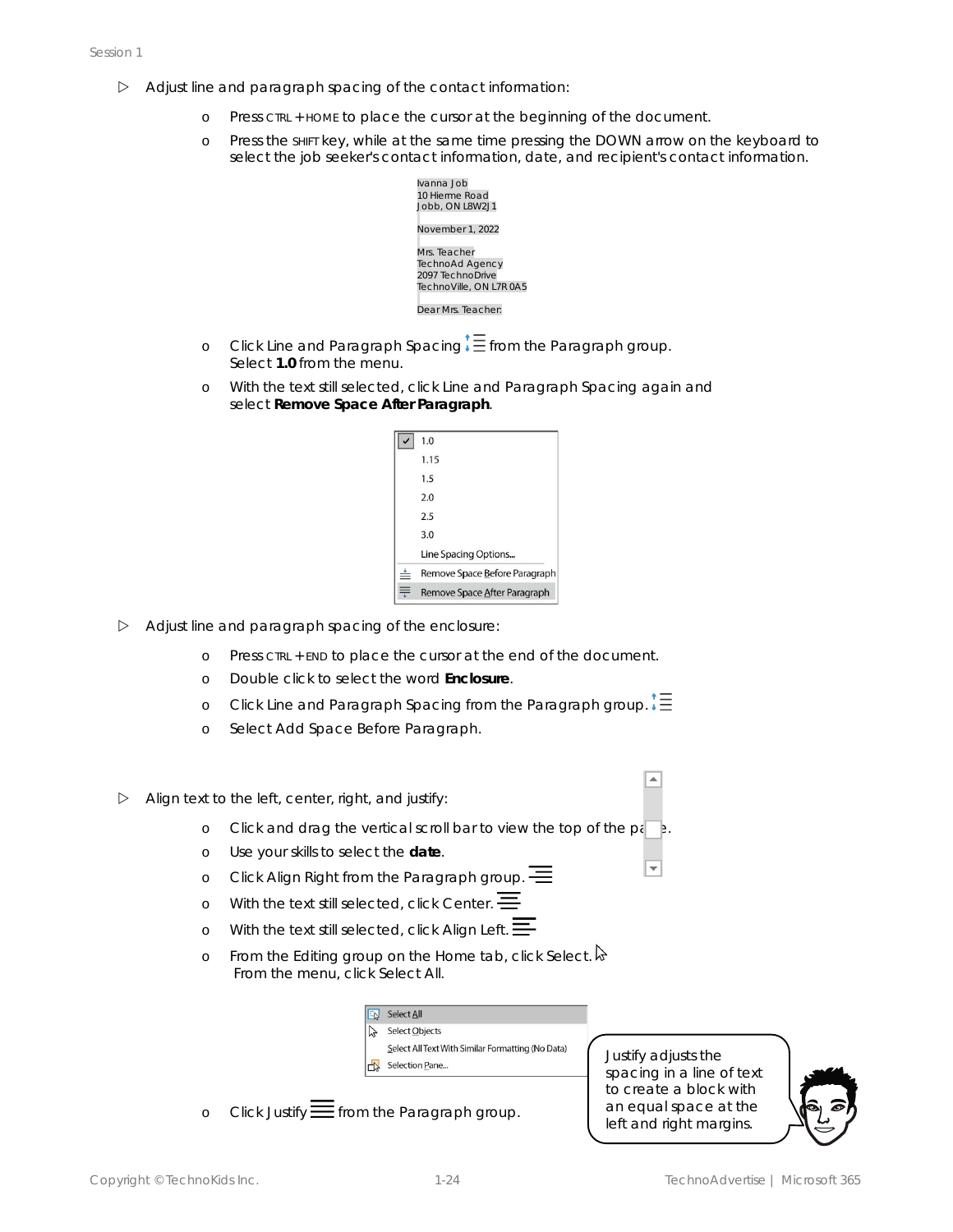#### **Format the Page Layout**



You are now going to adjust the page layout using commands on the *Layout* tab. This will allow you to change the margins, adjust indent levels, and set paragraph spacing.

- $\triangleright$  Change the page margins:
	- o Click the *Layout* tab.
	- o Click *Margins* from the Page Setup group.
	- o From the menu, select *Normal*.

|                  | <b>Last Custom Setting</b> |              |  |
|------------------|----------------------------|--------------|--|
| Top: $0.7^\circ$ |                            | Bottom: 0.7" |  |
| $left - 1$ "     |                            | Right: 1"    |  |
| Normal           |                            |              |  |
| Top:             |                            | Bottom: 1"   |  |
| Left: 1"         |                            | Right: 1"    |  |
| Narrow           |                            |              |  |
| Top:             | 0.5"                       | Bottom: 0.5" |  |
| $left = 0.5$ "   |                            | Right: 0.5"  |  |
| Moderate         |                            |              |  |
| Top:             | $1^{\circ}$                | Bottom: 1"   |  |
| Left:            | 0.75"                      | Right: 0.75" |  |
| Wide             |                            |              |  |
| Top:             | 1 <sup>n</sup>             | Bottom: 1"   |  |
| Left:            | $\mathbf{r}$               | Right: 2"    |  |
| Mirrored         |                            |              |  |
| Top:             | 1 <sup>1</sup>             | Bottom: 1"   |  |
| Inside: 1.25"    |                            | Outlise: 1"  |  |

- $\triangleright$  Change the indent level of a paragraph:
	- o Click the mouse inside a bulleted item.
	- o From the Paragraph group, on the *Layout* tab, look in the Indent area. Increase the *Left* indent by clicking on the UP arrow.
	- o Now decrease the *Left* indent by clicking on the DOWN arrow.
	- o Type in **0.3** in the *Left* indent box. Press the ENTER key on the keyboard.

| Indent                | Spacing |           |                                            |                 |  |  |
|-----------------------|---------|-----------|--------------------------------------------|-----------------|--|--|
| $\rightarrow$ = Left: | 0.3"    |           | $\hat{C}$ $\hat{I}$ $\hat{I}$ Before: 0 pt |                 |  |  |
| $E^*$ Right: $0$ "    |         |           | $\frac{1}{2}$ $\equiv$ After:              | 0 <sub>pt</sub> |  |  |
|                       |         | Paragraph |                                            |                 |  |  |

- $\triangleright$  Use your skills to change the indent level on each item in the bulleted list.
- $\triangleright$  Change the spacing of a paragraph:
	- o Click the mouse inside the space below the farewell line. This is where your signature will go. Therefore, you might need a bit more space to sign your name.
	- o From the Paragraph group, on the *Layout* tab, look in the Spacing area. Increase the *After* spacing by clicking on the UP arrow.
	- o Now decrease the *After* spacing by clicking on the DOWN arrow.
	- o Type **20** in the *After* spacing box. Press the ENTER key on the keyboard.

| Indent                     |    |           | Spacing                                    |      |  |
|----------------------------|----|-----------|--------------------------------------------|------|--|
| $\overline{\div}$ Left:    | 0" |           | $\hat{C}$ $\hat{I}$ $\hat{I}$ Before: 0 pt |      |  |
| $E^{\leftarrow}$ Right: 0" |    |           | $\frac{1}{2}$ $\equiv$ After:              | 20pt |  |
|                            |    | Paragraph |                                            |      |  |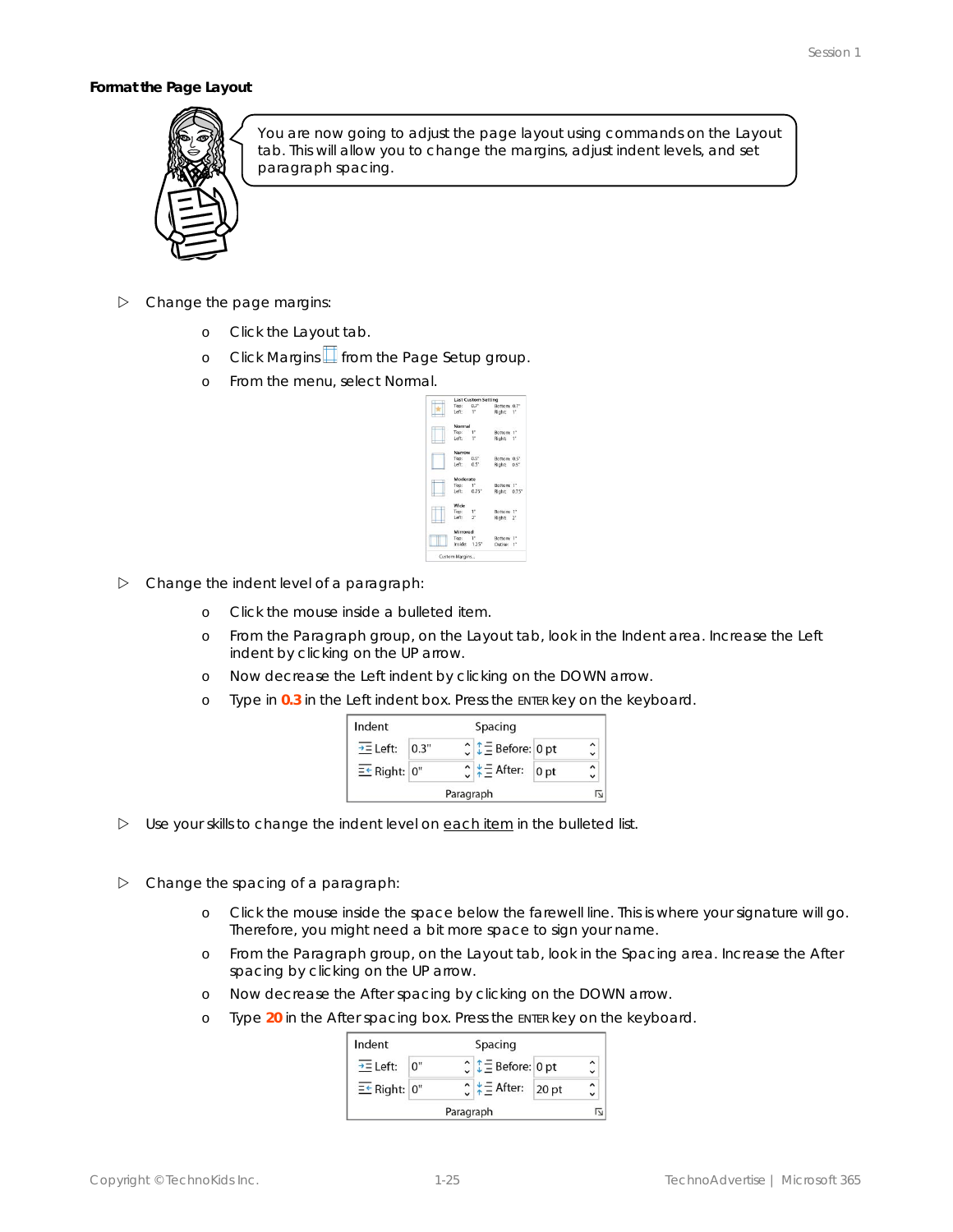#### **Edit the Document for Spelling and Grammar Errors**



Your cover letter cannot have spelling or grammar errors. While you were writing the letter, Microsoft Word automatically underlined possible errors. Red wavy lines show a spelling error. A double blue line shows a grammar error. You can right click on these lines to view a list of suggested corrections. Try it.

- $\triangleright$  Check spelling:
	- o Right click on a word that Microsoft Word has identified as a spelling error.

#### Adertisement abc Spelling Advertisement Ad, Announcement, Poster  $X$  Cut Add to Dictionary La Copy **T** Paste Options: Ignore All **E** See More ĽÄ <sup>1</sup> Search "adertisement" 5 Translate & Link  $\rightarrow$ New Comment

- o Select the correct word from the list of suggestions or if the word is spelled correctly, then click *Ignore All*.
- Check grammar:
	- o Right click on a word that Microsoft Word has identified as a grammar error.



o Select the punctuation or wording from the list of suggestions that will fix the error or if you think the grammar is correct, then click *Ignore Once*.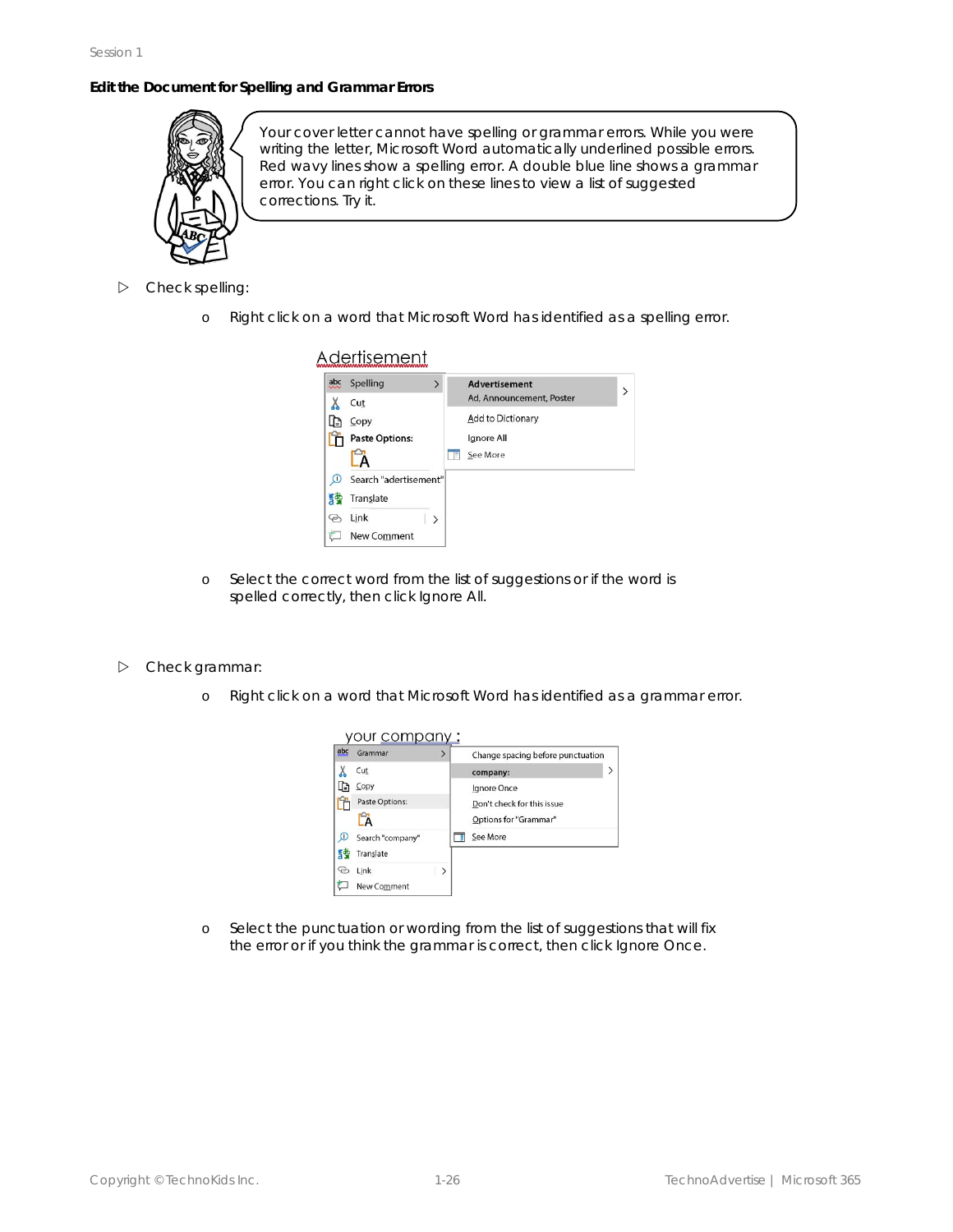**Complete the Cover Letter Checklist and then Print the Cover Letter**



To prepare your document for printing, it is a good idea to preview the whole page. This way you can correct any problems with the page layout. Once you think the cover letter is ready, send it to the printer.

- $+$  130% Adjust the *Zoom Slider* to view the whole page.
- Read the letter. Does your cover letter convince a reader to consider you for the job position?
- $\triangleright$  Use the checklist to verify the cover letter is complete.

| Header       |                                                                      |
|--------------|----------------------------------------------------------------------|
|              | name of job seeker and address                                       |
|              | date of writing                                                      |
|              | name of recipient and address                                        |
|              | greeting line (Dear Teacher Name)                                    |
| Introduction |                                                                      |
|              | purpose of letter                                                    |
|              | job title, job number, and location of ad                            |
|              | convincing sentence about qualifications                             |
| Body         |                                                                      |
|              | list of at least three job requirements that the applicant possesses |
| Closing      |                                                                      |
|              | next steps for employer to take                                      |
|              | farewell line (Yours Truly, Sincerely)                               |
|              | signature line                                                       |
|              | enclosure line                                                       |
| Formatting   |                                                                      |
|              | text is a suitable font and size for a cover letter                  |
|              | bold and italic styles highlight important data                      |
|              | bullets are applied to a list                                        |
|              | test is justified                                                    |
|              | margins, indent level, and paragraph spacing are formatted           |
|              | Professional Publication                                             |
|              | free of spelling and grammar errors                                  |

- $\triangleright$  Make any adjustments to the document. For example, you may want to increase the font size, change the font, adjust the margins, or increase paragraph spacing.
- When you are ready to print, click the File tab, and select *Print*.
- Click *Print*.

**Save the Cover Letter and Close Microsoft Word**

- Click *Save* on the Quick Access Toolbar.
- Go to the location where you save your files. Name the file **cover letter**. Click *Save*.
- Close the document.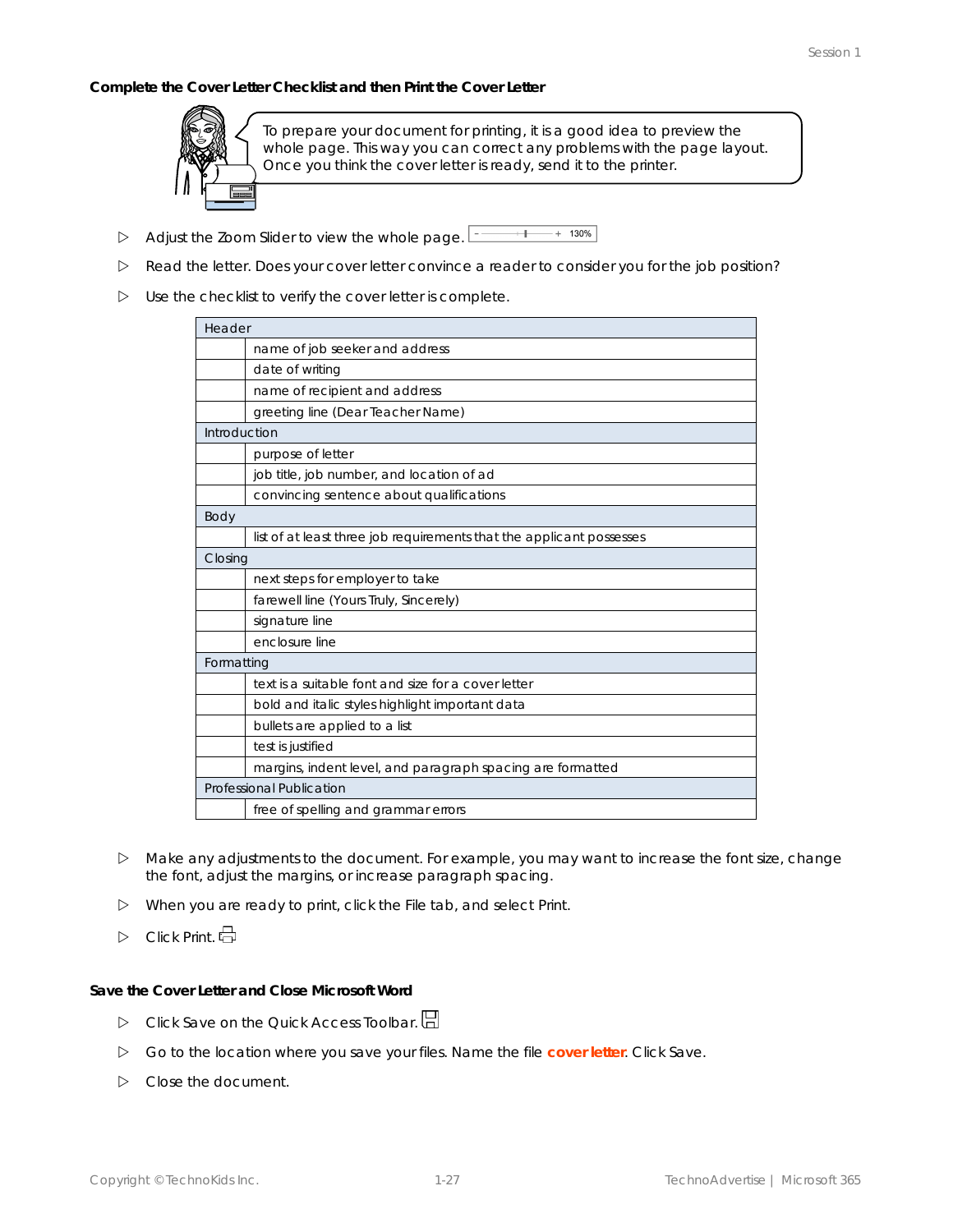# **Session 1 Review: About Microsoft Word**

1. Label parts of the Microsoft Word window.

|    | Ruler                                                                                                                                                                                                                       | <b>Title Bar</b>                                                                 |    | Home Tab                                                                                                                                                                                                                                                                                           | Zoom Slider                                                                                                                                            |                                          |                                                                                                                             | Quick Access Toolbar                                                                                                                                   |                            |  |
|----|-----------------------------------------------------------------------------------------------------------------------------------------------------------------------------------------------------------------------------|----------------------------------------------------------------------------------|----|----------------------------------------------------------------------------------------------------------------------------------------------------------------------------------------------------------------------------------------------------------------------------------------------------|--------------------------------------------------------------------------------------------------------------------------------------------------------|------------------------------------------|-----------------------------------------------------------------------------------------------------------------------------|--------------------------------------------------------------------------------------------------------------------------------------------------------|----------------------------|--|
|    | AutoSave <b>① 日</b> ヘーン +<br>File<br><b>Home</b><br>$\lambda$ Cut<br>$\Box$ $\Box$ Copy<br>Paste<br>SFormat Painter<br>Clipboard<br><b>KE SHOW A BELLEVILLE</b><br>$\blacktriangleleft$<br>Section: 1 Page 1 or 5 491 words | Document1 - Word<br>Insert Draw Design Layout References Mailings Review<br>Font |    | $\rho$ Search<br>View Help<br>$B \quad I \quad \underline{U} \times ab \quad x, \ x' \mid A \times \underline{\mathcal{L}} \times \underline{A} \times \overline{B} \equiv \overline{a} \equiv \overline{a} \mid \exists x \mid \underline{\mathcal{Q}} \times \overline{a} \rbrace.$<br>Paragraph | AaBbC<br>.Ddl<br>I Normal II No Spac Heading 1 Heading 2<br>Styles<br>and a fine and 2 to a settle of a 3 and on 3 and 4 a sub- 5 and 6 and 5 and 0 in | AaBbC AaBbCcl<br>$\overline{\mathbf{x}}$ | Student Name <sup>6</sup><br>$D$ Find $\vee$<br>Replace<br>Dictate Sensitivity<br>p Select√<br>Editing<br>Voice<br>1.111116 | 困<br>$\Box$<br>$-$<br>Share P Comments<br>$\mathbb{R}^3$<br>$\mathbf{r}$<br>Editor<br>Sensitivity<br>Editor<br>$\beta$ and $\beta$ . The second<br>÷B. | $\times$<br>∣▲<br>$+ 160%$ |  |
| 1. | <b>Quick Access Toolbar</b>                                                                                                                                                                                                 |                                                                                  | 2. |                                                                                                                                                                                                                                                                                                    | <b>Title Bar</b>                                                                                                                                       |                                          | 3.                                                                                                                          |                                                                                                                                                        | Home Tab                   |  |
|    |                                                                                                                                                                                                                             |                                                                                  |    |                                                                                                                                                                                                                                                                                                    |                                                                                                                                                        |                                          |                                                                                                                             |                                                                                                                                                        |                            |  |
| 4. | Ruler                                                                                                                                                                                                                       |                                                                                  | 5. |                                                                                                                                                                                                                                                                                                    | <b>Zoom Slider</b>                                                                                                                                     |                                          |                                                                                                                             |                                                                                                                                                        |                            |  |

/5

6. Match the terminology to the correct definition.

| D | line spacing      | a.    | The amount of space between letters.                                              |
|---|-------------------|-------|-----------------------------------------------------------------------------------|
| C | paragraph spacing | b.    | The amount of space between the margin and a selection of<br>text.                |
| B | indent level      | $C$ . | The amount of space before and after a paragraph.                                 |
|   | margins           | d.    | The amount of vertical space between the lines of text in a<br>paragraph.         |
| A | character spacing | е.    | The amount of white space around the page at the top, bottom,<br>left, and right. |

/5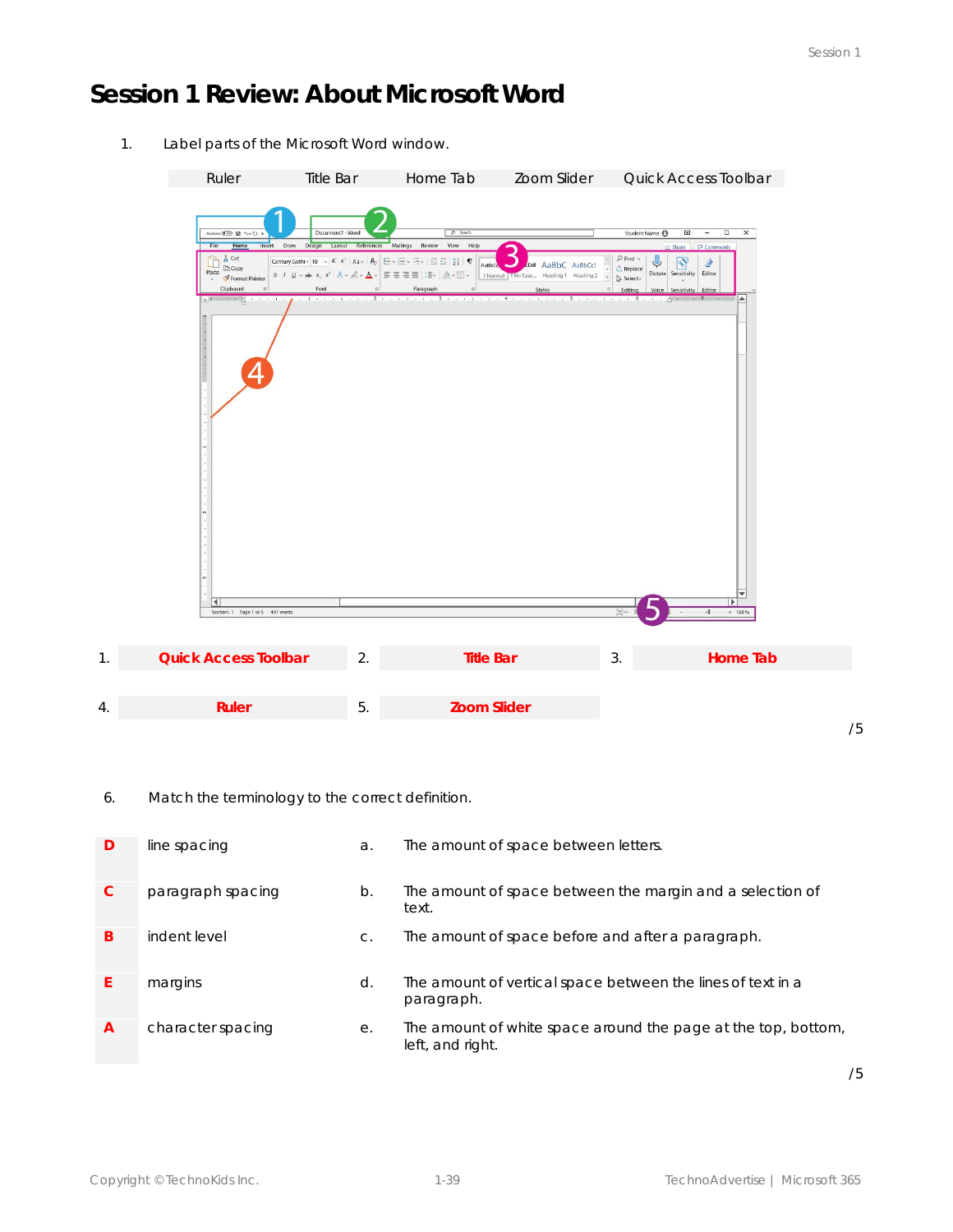Session 1

Select the correct answer from the list.

- 7. Which keyboard shortcut places the cursor at the end of the document?
	- $a.$  CTRL + A
	- **b. CTRL + END**
	- c. SHIFT + HOME
- 8. Which method will select a paragraph?
	- **a. Triple click the mouse inside the paragraph**
	- b. Right click the mouse
	- c. Use the keyboard shortcut CTRL + HOME
- 9. Which method will paste a selection?
	- a. Double click the mouse and select *Paste*.
	- **b. Right click the mouse and select** *Paste* **from the Shortcut menu.**
	- c.  $CTRL + C$  /3

Select the command to complete the task.

10. Apply shading to a paragraph.



16. Show hidden formatting symbols such as spaces, paragraph markers, and tab markers.

a.  $\left( \begin{array}{ccc} 1 & 0 & 0 \\ 0 & 0 & 0 \end{array} \right)$  a. B

/7

**Total: /20**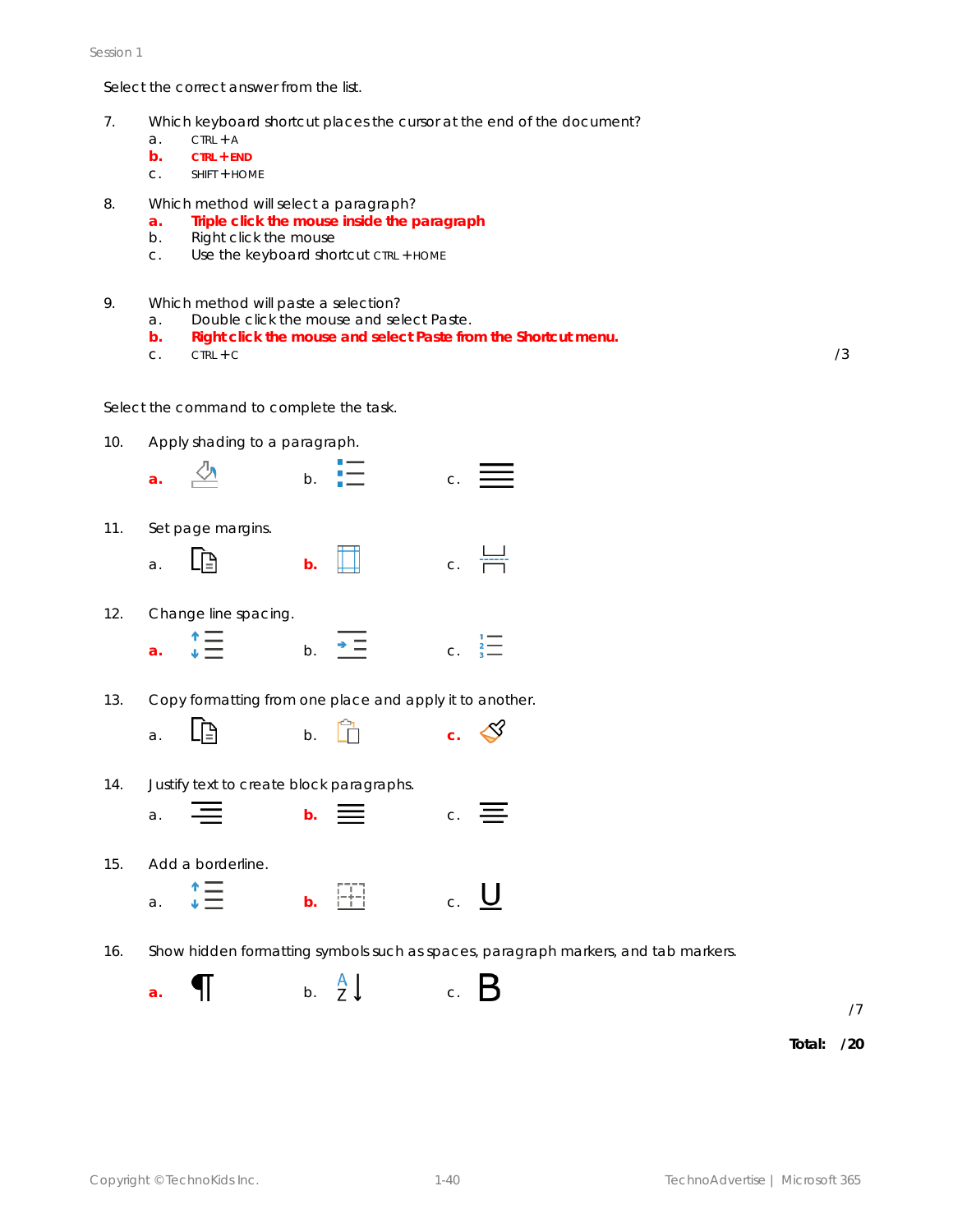# **Session 1 Skill Review: Write a Job Acceptance Letter**

Congratulations! You have been offered the job at TechnoAd Agency. You will now apply your word processing skills to write a letter accepting the job offer.

Even if you have accepted a job over the phone, it is a good idea to write a job acceptance letter to confirm the details of employment and to accept the job offer formally. Follow the instructions to write a professional letter. Sample text is provided to help you gain an understanding of the task. However, use your creativity to write your own unique letter.

- 1. Open Word.
- 2. Type your contact information: **Student Name Street Address City, State/Province Zip/Postal Code** Press ENTER twice.
- 3. Type **date**. Press ENTER twice.
- 4. Type recipient information: **TechnoAd Agency 2097 TechnoDrive TechnoVille, ON L7R 0A5** Press ENTER twice.
- 5. Type greeting such as **Dear Name of Teacher:** Press ENTER twice.
- 6. Type a sentence that summarizes the **purpose** of the letter. (accept Advertising Agent job position) I am writing to accept the position of Advertising Agent with the TechnoAd Agency.
- 7. Type a sentence that states **details** of employment. (job duties, salary, benefits) I welcome the opportunity to join your team to create effective marketing materials for your customers.
- 8. Type a sentence that states the **start date**. I look forward to starting work on January 27, 20XX Press ENTER twice.
- 9. Type a closing line that shows **appreciation** for the opportunity. Thank you for the opportunity. Press ENTER twice.
- 10. Type a farewell line such as **Sincerely,** or **Yours Truly,** Press ENTER four times.
- 11. Leave space for a signature. Type **Student Name**.
- 12. Select the entire document.  $\searrow$
- 13. With the text selected, change the font to **Times New Roman**.
- 14. With the text selected, change the font size to **12**.
- 15. With the text selected, justify the alignment.



 $11$  $\checkmark$  Calibri (Body)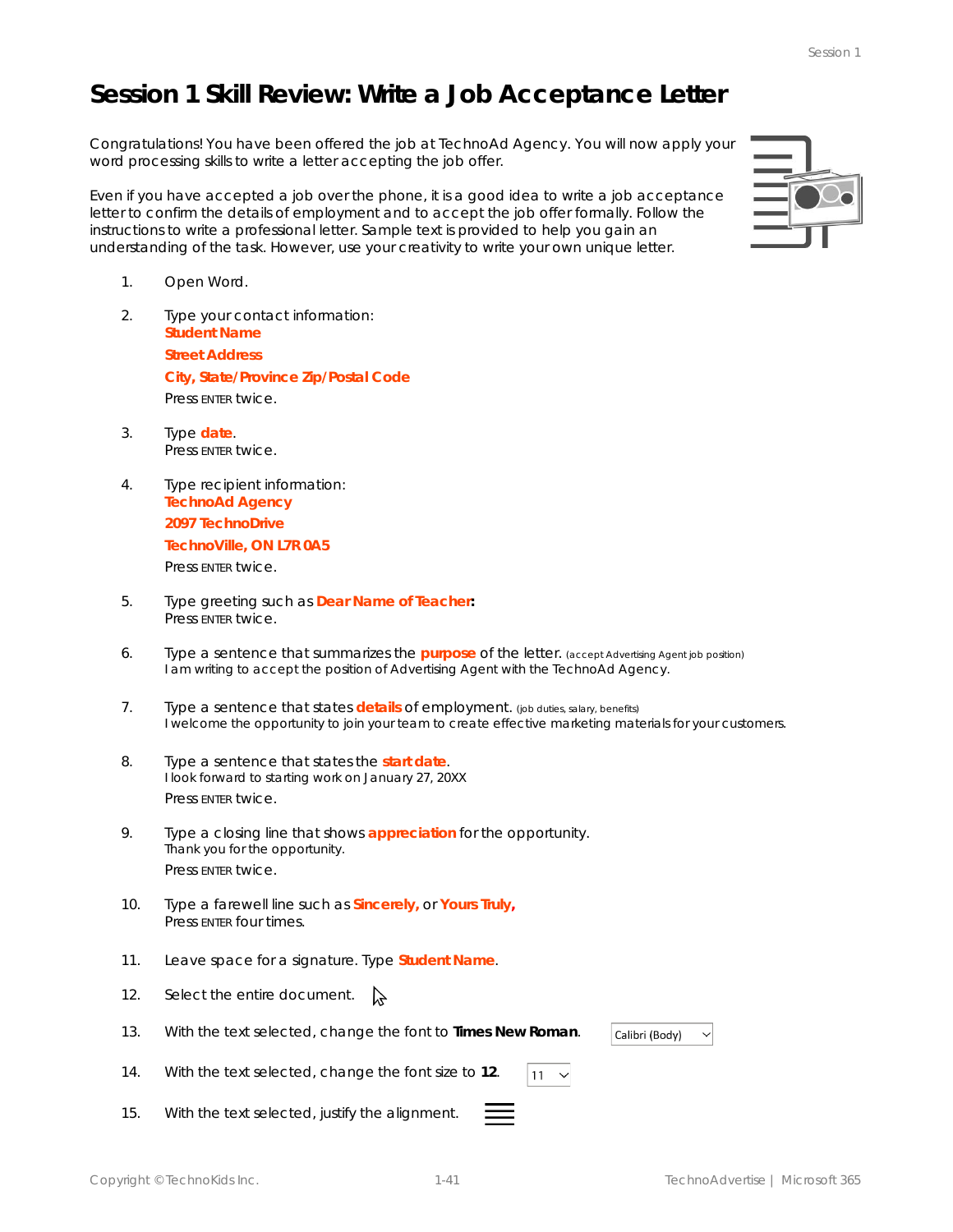#### Session 1

- 16. Adjust the line spacing in the document area to **1.** ∷≣
- "三 17. Remove the *Before* and *After* paragraph spacing in the document.
- 18. Select **Student Name**. Apply the bold style. B.
- 19. Select the **job title**. Apply an italic style.  $\boldsymbol{\mathcal{T}}$
- 20. Customize the left and right margins to **2"**.
	- a. Click the *Layout* tab.
	- b. Click *Margins* in the Page Setup group.
	- c. Select *Custom Margins*.
	- d. In the left margin box type **2**. In the right margin box type **2**. Click *OK*.
- 21. Edit the spelling and grammar.  $\mathbb{Z}$
- 22. Save the letter as **job acceptance letter**.
- 23. Print the letter. At the bottom of the letter, in the space above *Student Nam*e sign your name.

圃

24. Exit Word.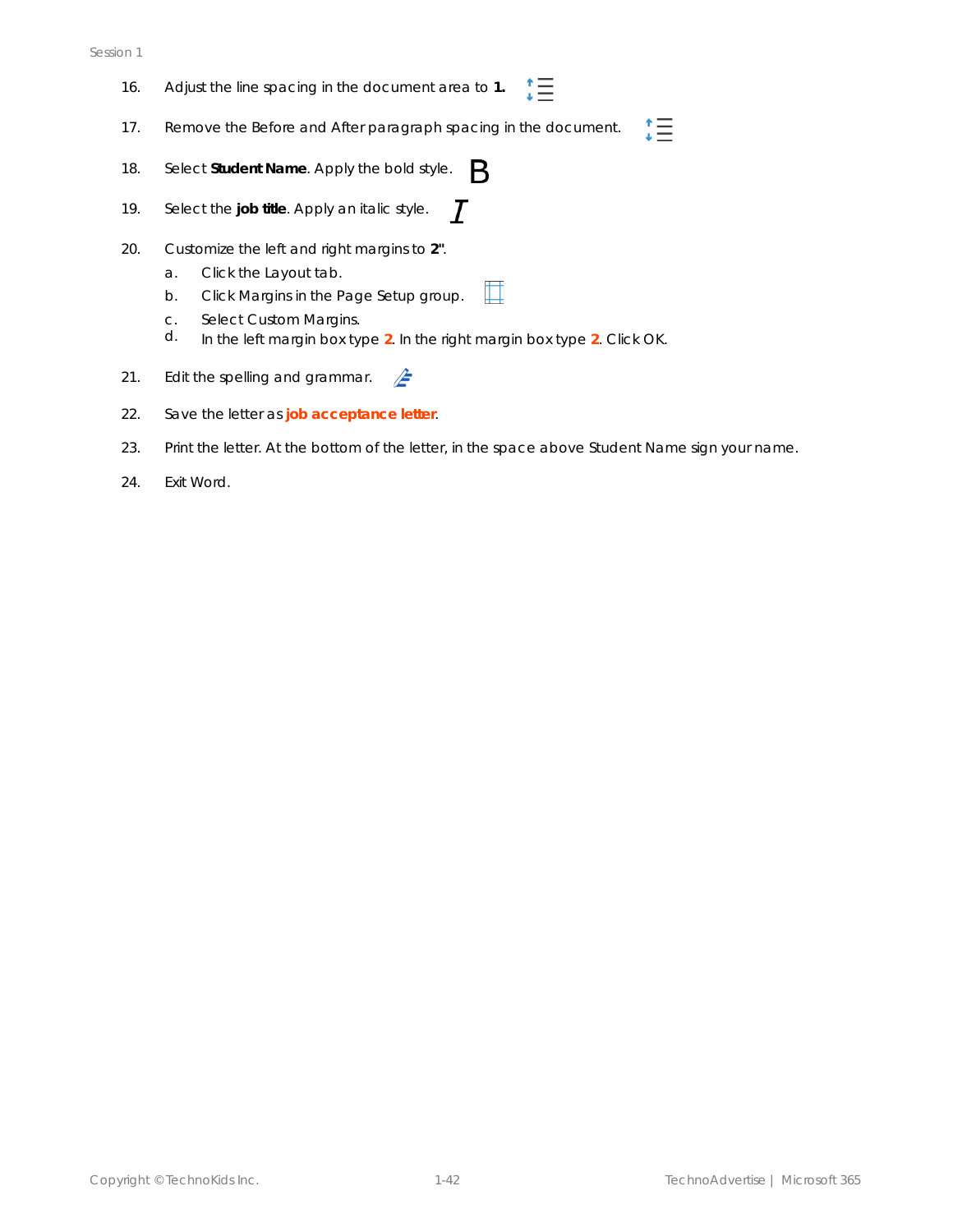### **Session 1 Extension Activity: The Interview**



#### **Stage a Mock Interview**

Choose one of the following scenarios to stage a mock job interview. The person playing the role of the interviewer will use questions selected from the next page.

- Interviewer and Interviewee: Pair up students. Assign one student the role of being the interviewer and the other the interviewee. Have the interviewer ask questions. Afterwards, have the students switch roles.
- Group Interview: Divide students into groups of four. Assign a group member to be the interviewer. The remaining group members are job candidates. Give the interviewer two questions to ask job candidates. Each job candidate can take a turn answering the question. Afterwards, have the interviewer select the candidate they believe is best suited for the job position based on their responses. The interviewer must explain the rationale for their decision. Now rotate roles. Have a job candidate become the interviewer. Repeat this process until each group member has been the interviewer.
- Panel Interview: Select 5-10 students to be job candidates. Have the remaining students become part of the panel of interviewers that work for TechnoAd Agency. Set up the room so that the panel is at the front of the room with the job candidates' desks arranged in a semi-circle in front of the panel. Give each interviewer a question. For each question, the interviewer can select two candidates to answer. After the interview, discuss the process. Be sure to draw attention to quality responses, suggestions for improving answers, as well as methods to cope with stress that can be caused by taking part in a panel interview.
- Perfect Answer: Divide the students into groups of four. Assign a group member to be the interviewer. The remaining group members are job candidates. Give the interviewer two questions to ask job candidates. Each job candidate can take a turn answering the question. After the interview, within the groups, students discuss the strength and weaknesses of responses. Now as a group, generate the "perfect" answer to the question by combining the responses. Select a group member to share their answer with the entire class. Afterwards, discuss how the perfect answer is different for each person, but emphasize the point that carefully planning a "perfect" answer before the interview is a great way to be confident when asked the question.
- Two-Headed Monster: Two heads are better than one! Interviewing can be a stressful experience. However, having a friend help with preparing answers is one way to make answering questions fun. Divide the students into groups of three. Assign a group member to be the interviewer. The two remaining students are to combine their strengths, skills, and experiences to answer the question as if they are a "two-headed" monster. Give the interviewer a question to ask the two-headed monster. After being asked the question, the two-headed monster can quietly discuss their answer for 60 seconds. After that time, they must select a "head" to deliver the response confidently. Rotate the role of interviewer and two-headed monster.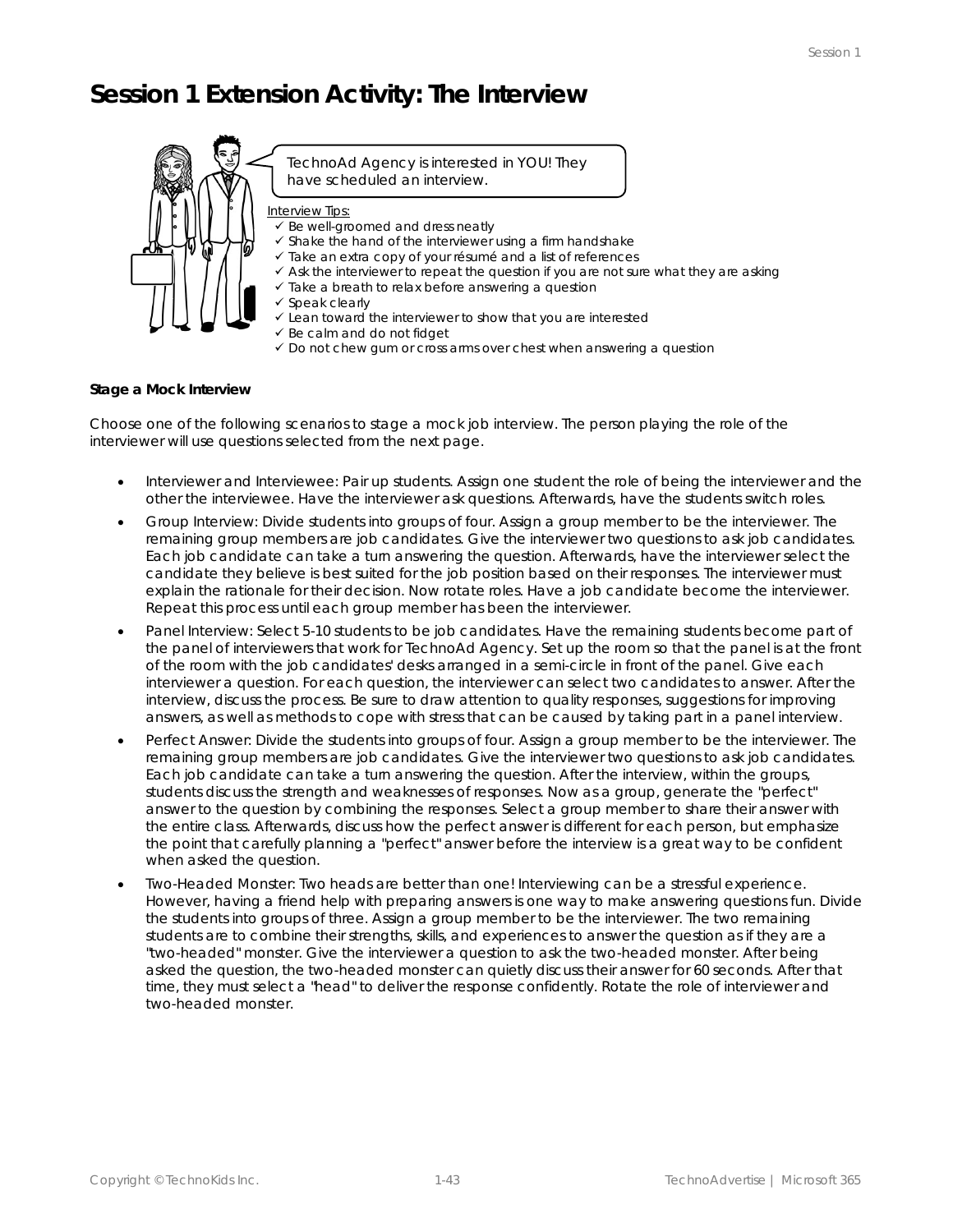#### Interview Questions: YOU ARE APPLYING FOR THE ADVERTISING AGENT POSITION

1. Tell me about yourself.

Tip: Often interviewers will ask this question first to relax you. Keep the answer brief, only two or three minutes long. Limit your answer to work-related items. Talk about things you have done and jobs you have held that relate to the position. Hint: Refer to your summary on your résumé.

2. What is your greatest strength?

Tip: This question lets you tell the employer why you are perfect for the job. Describe an attribute you possess such as determination, responsible, energetic, or creativity and then explain how it has helped you in the past to complete a task and why it will be an asset to this position.

- 3. What experiences do you have that qualify you for the position? Tip: Be specific! Have a list of two or three things you have done that will make you a perfect match for the position. For example, list three marketing items you have made, their purpose, and production methods used.
- 4. What have you done in the last year to improve your knowledge or skills? Tip: Many companies are willing to train, but you must show them that you are willing to learn. Describe a time when you learned a new skill and describe how you responded to the learning situation.
- 5. Tell me about your ability to work under pressure in a fast-paced environment. Tip: Say you thrive under pressure. Give an example of when you worked in this environment and why you liked it.
- 6. Rate your communication skills on a scale of 1 to 10, with 10 being excellent. Tip: Give yourself a high score. Then provide two or three examples. For example, you may want to mention ways you have used media to communicate a message effectively, strengths you possess in face-to-face discussions, written or public speaking abilities, or methods you use to communicate.
- 7. Describe a difficult situation and explain how you handled the challenge. Tip: This question is based on the belief that how you behaved in the past will predict how you will behave in the future. For this reason, have an example ready about a difficult co-worker, team member, or assignment. Briefly describe the situation and then focus the rest of your answer on the methods used to solve the issue.
- 8. Do you prefer to work independently or on a team? Tip: This is a trick question. Answer that you prefer BOTH depending on the task then give an example of a task that you enjoyed doing independently and another where you liked being part of a team.
- 9. Describe a time when your workload was heavy and how you handled it. Tip: You need to show you have excellent time management skills. Give an example of how you met a deadline, adjusted your schedule to balance many activities/tasks, or the methods you use for scheduling.
- 10. What level of proficiency do you have with using the computer? Tip: Be honest. Describe the programs you can use or tasks you can complete using the computer.
- 11. What are your long-range plans or objectives? Tip: Focus on your career goals and what you are doing to achieve those goals. For example, say "I would like to become the best X and to achieve that I am doing Y and Z."
- 12. What is your greatest weakness? or In what area of your work do you need to improve? Tip: Do not say I get easily bored, stressed, depressed, or angry, nor mention a key requirement of the job as an area of weakness. Instead, select an area of knowledge or skill where you would like to improve and demonstrate how you overcame the shortcoming. For example, say "I am weak in X. I always have to do Y to overcome this weakness." For example, if you have a poor memory, say you have to make lists; if you aren't good at math, say you use a calculator; or if you have limited spreadsheet skills explain that you are taking a course.
- 13. Why did you leave your last job? or Why do you want this job? Tip: Be positive. NEVER refer to a problem with management or speak ill of co-workers at a previous job. Instead, say you want to learn something new, have a new opportunity, or a new challenge.
- 14. What do you know about this organization? Tip: This question proves that you are interested in the job position. It is a good idea to research a company BEFORE going to the interview. For this assignment, the INFORMATION IS IN THE AD. However, for other jobs, a great method is to use the Internet and read the company website to learn about products/services.
- 15. Do you have any questions?

Tip: Always ask a question because it shows you are interested in the company. Avoid asking about wages, holidays, or other benefits. Instead ask, "What type of projects will I be working on when I start work?" or "Do you offer training before I begin working with your customers and if yes, what does the training include?"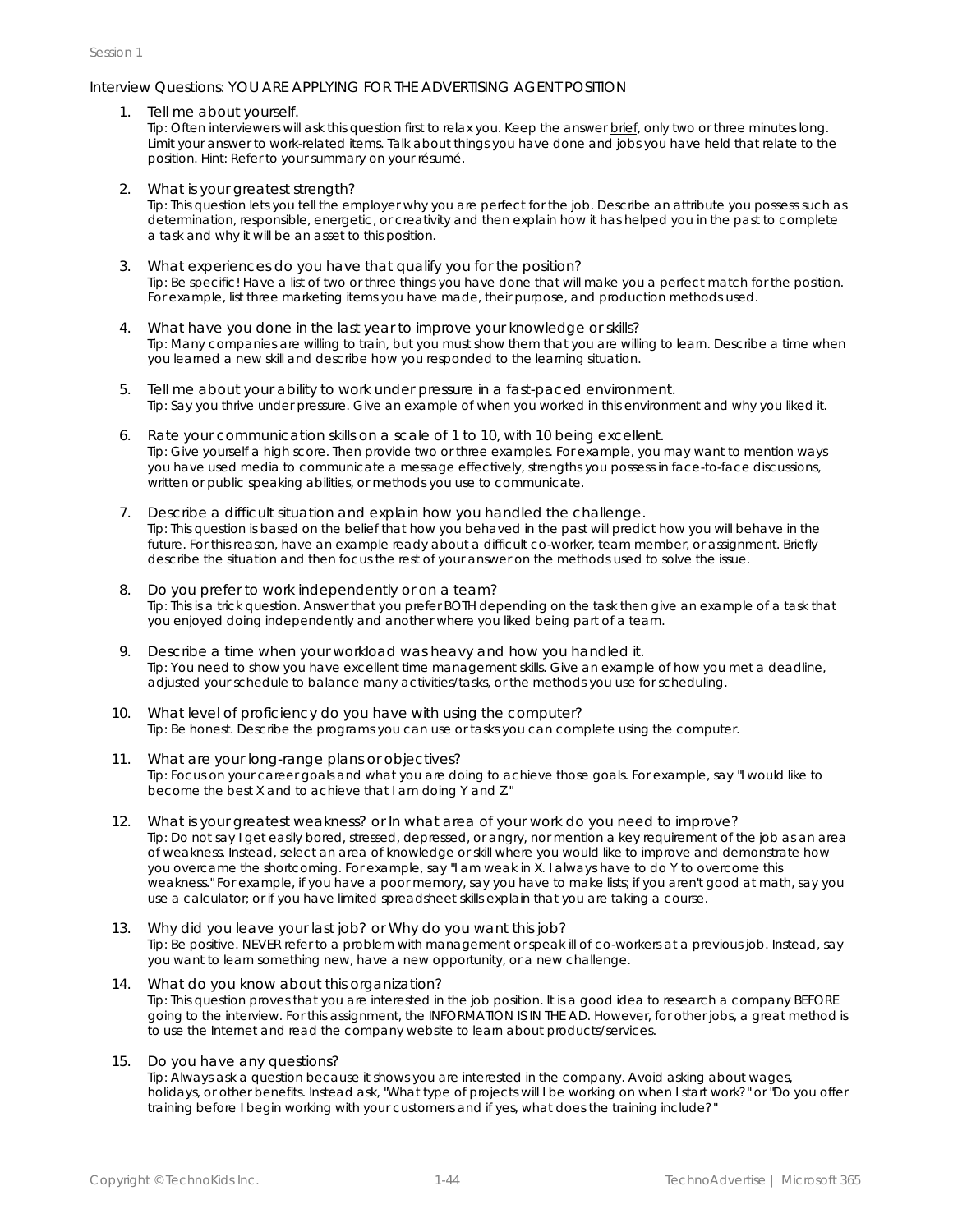# **Cover Letter Marking Sheet**

| Contents                                                                                                                                                         |     |
|------------------------------------------------------------------------------------------------------------------------------------------------------------------|-----|
| Header includes job seeker information, date, recipient information, and a greeting.                                                                             |     |
| Introduction describes purpose of the letter and includes job title, job number, ad location, and a<br>convincing sentence about the applicant's qualifications. | 73  |
| Body lists at least 3 job requirements that the applicant possesses.                                                                                             | ΄3  |
| Closing includes a persuasive sentence about the applicant's suitability for the job, a farewell, student<br>name, and enclosure line.                           |     |
| Formatting                                                                                                                                                       |     |
| Font is a suitable typeface and size for a business letter.                                                                                                      |     |
| Bold and italic styles highlight important data.                                                                                                                 |     |
| Bullets are applied to a list.                                                                                                                                   |     |
| Text is justified.                                                                                                                                               |     |
| Margins, indent level, and paragraph spacing have been customized.                                                                                               | 75  |
| Professional Publication                                                                                                                                         |     |
| The letter is free of spelling and grammar errors.                                                                                                               | /5  |
| <b>TOTAL</b>                                                                                                                                                     | 72N |

# **Resume Marking Sheet**

| Contents                                                                                                                             |                                                                                                                                         |     |
|--------------------------------------------------------------------------------------------------------------------------------------|-----------------------------------------------------------------------------------------------------------------------------------------|-----|
| Contact information includes:<br>name<br>address<br>phone<br>email                                                                   | <b>Fducation:</b><br>school names<br>dates<br>education-related information                                                             | 76  |
| Objective:<br>sentence that clearly describes career<br>goals                                                                        | Work Experience: Three jobs worked that include<br>job title<br>employer name<br>dates of employment<br>list of duties                  | /8  |
| Summary: At least 3 sentences that describe:<br>the applicant<br>the applicant's experience<br>how the person is a match for the job | Relevant Skills:<br>well organized list of skills, memberships,<br>hobbies, or other accomplishments that<br>would interest an employer | 76  |
| Formatting                                                                                                                           |                                                                                                                                         |     |
| student name is formatted to stand out on the page                                                                                   |                                                                                                                                         |     |
| consistent formatting has been applied to all sections                                                                               |                                                                                                                                         |     |
| bullets are used to list information                                                                                                 |                                                                                                                                         |     |
| text is easy to read                                                                                                                 |                                                                                                                                         |     |
| resume fits on one page                                                                                                              |                                                                                                                                         | /5  |
| Professional Publication                                                                                                             |                                                                                                                                         |     |
| The letter is free of spelling and grammar errors.                                                                                   |                                                                                                                                         | /5  |
|                                                                                                                                      | <b>TOTAL</b>                                                                                                                            | /30 |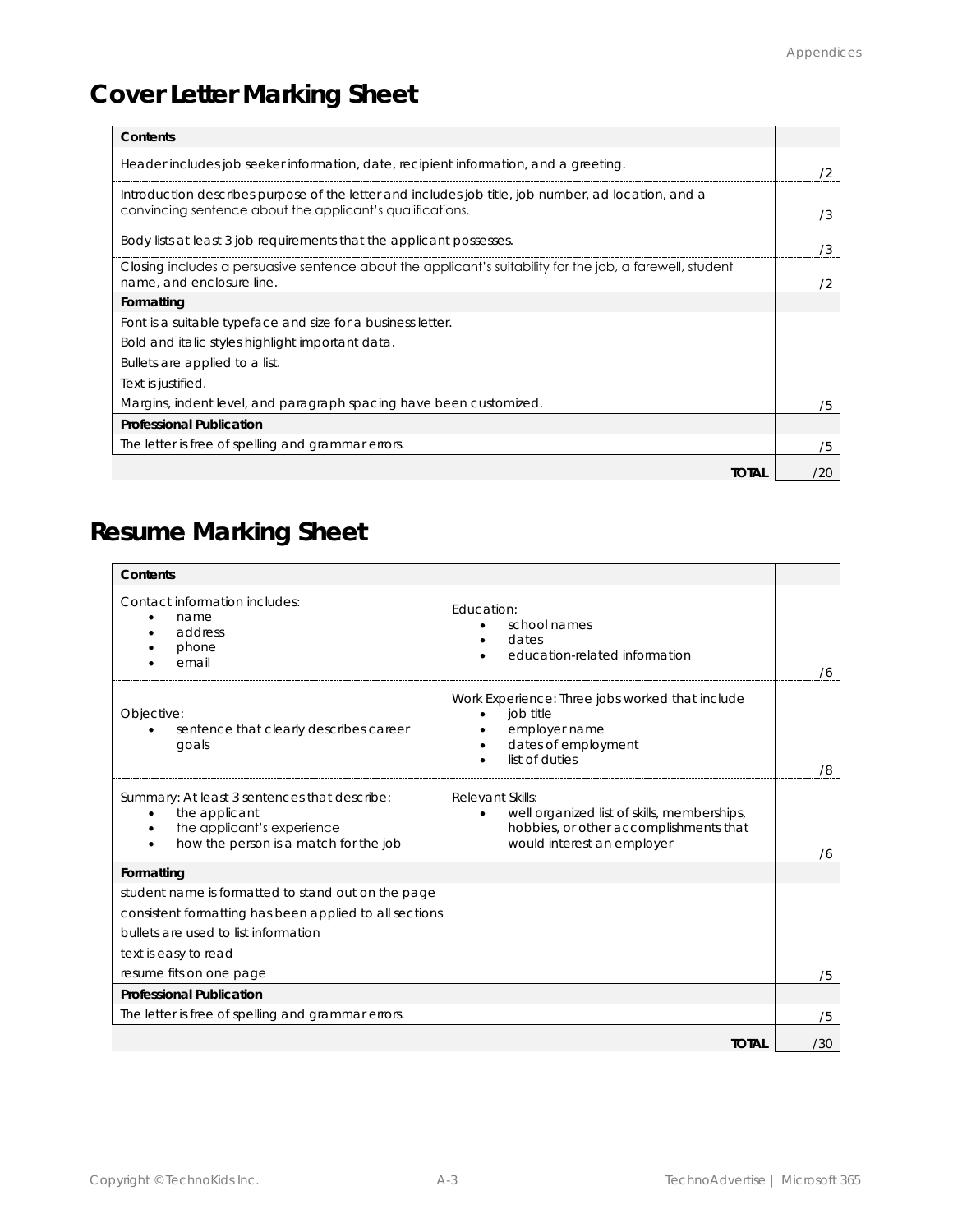# **Flyer Marking Sheet**

| Title                                                                                            |     |
|--------------------------------------------------------------------------------------------------|-----|
| The flyer has a title: "Summer Heat Sales Event".                                                |     |
| The words are formatted to attract reader's attention.                                           | /2  |
| "Shoes" Picture                                                                                  |     |
| Picture has been resized and/or rotated to suit flyer.                                           |     |
| Background has been removed.                                                                     |     |
| The formatting of the picture suits the layout and purpose of the flyer.                         | /3  |
| Clip Art                                                                                         |     |
| Clip art suits summer theme.                                                                     |     |
| Clip art has been formatted to look appealing.                                                   | /2  |
| "Save" Shape                                                                                     |     |
| There is a shape with the text "Save!"                                                           |     |
| The style, fill, outline, and/or shape effects have been customized.                             |     |
| The style, fill, color, outline, or text effects of the word have been customized.               |     |
| The shape is arranged attractively with other elements on the page.                              | 74  |
| SmartArt Graphic                                                                                 |     |
| There is a SmartArt graphic with pictures of products and the product names.                     |     |
| Each product has a brief and persuasive description.                                             |     |
| The SmartArt graphic has been customized and placed to enhance the design of the flyer.          | 77  |
| <b>Header and Footer</b>                                                                         |     |
| The header contains the text "Summer Heat", the dates of the sale, and the TechnoTeen logo.      |     |
| The footer contains the company name, website, phone number, and address.                        | /2  |
| <b>Text Box</b>                                                                                  |     |
| A text box below the SmartArt graphic contains promotion details.                                |     |
| The text box has been formatted to attract reader's attention and suit the layout of the flyer.  | /2  |
| WordArt                                                                                          |     |
| There is WordArt expressing a catchy phrase.                                                     |     |
| The WordArt has been formatted to attract reader's attention and suit the layout of the flyer.   | /2  |
| Copyright Symbol                                                                                 |     |
| There is a text box with advertising company name, year, and copyright symbol.                   | /2  |
| Professional Publication                                                                         |     |
| The flyer is free of spelling and grammar errors.                                                |     |
| The elements in the flyer have been arranged attractively and do not look cluttered.             |     |
| The flyer is designed for teenagers, uses descriptive and persuasive words, and is easy to read. | /14 |
| <b>TOTAL</b>                                                                                     | /40 |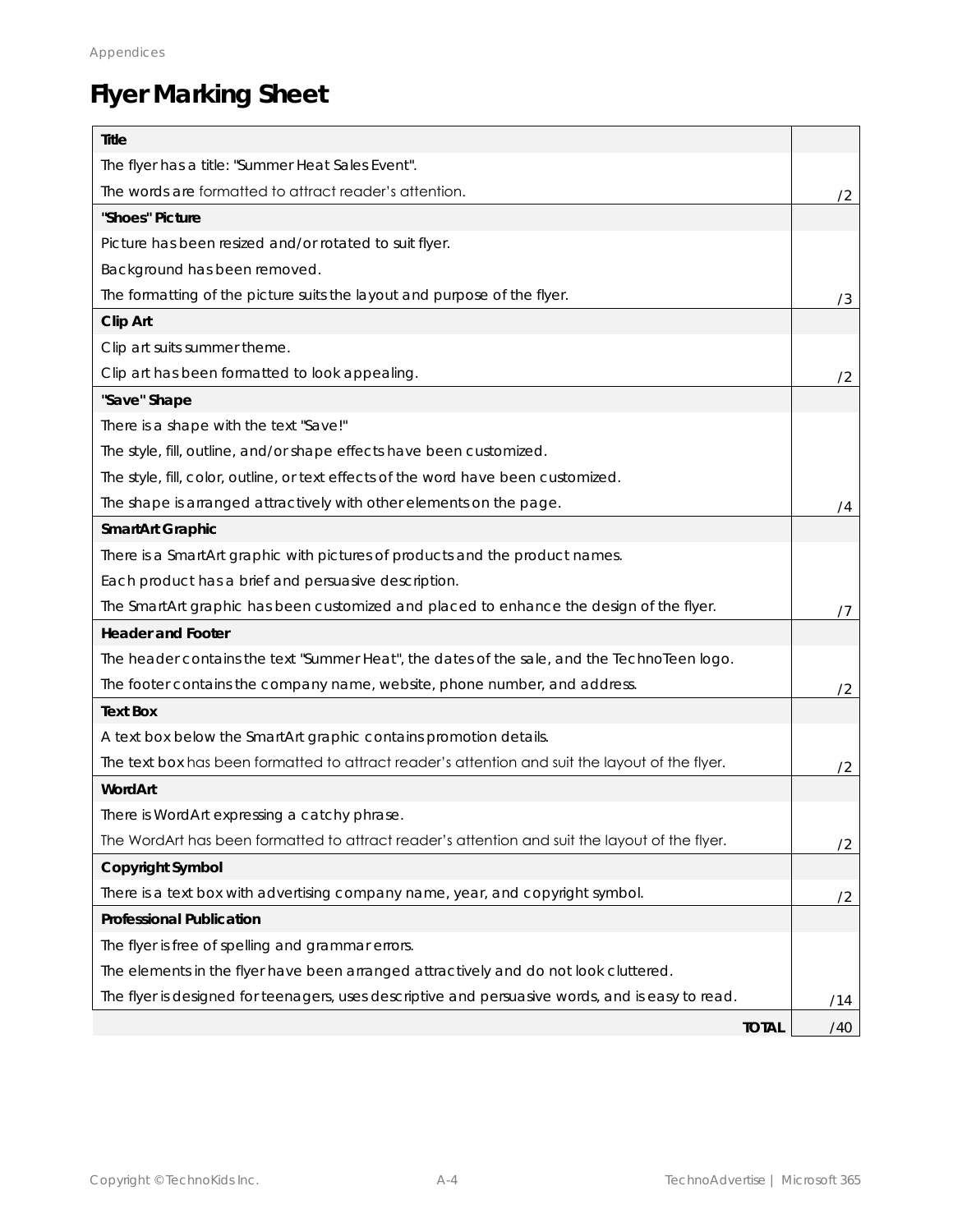# **Catalog Marking Sheet**

| Cover Page                                                                                                                                     |      |
|------------------------------------------------------------------------------------------------------------------------------------------------|------|
| Picture is appealing and related to catalog theme.                                                                                             |      |
| Year, catalog name, student name, company name, and date are recorded.                                                                         |      |
| The color scheme, fonts, and effects have been customized.                                                                                     | /5   |
| Table of Contents                                                                                                                              |      |
| There is a watermark that states "DRAFT."                                                                                                      |      |
| There are nine entries in the table of contents. The headings and subheadings are correctly organized.                                         |      |
| The page numbers correspond correctly to the pages.                                                                                            |      |
| The footer has a page number. The header includes company name, website, and section name.                                                     | /5   |
| Company Message                                                                                                                                |      |
| The page layout has been customized to 2 inch left and right margins.                                                                          |      |
| The page has a decorative border.                                                                                                              |      |
| A paragraph describes the company history.                                                                                                     |      |
| A paragraph explains how the company helps customers.                                                                                          |      |
| The paragraphs are organized in two columns, with a column break separating the columns.                                                       |      |
| There is a slogan, appropriate to the company products, written using text effects.                                                            |      |
| Clip art is used to decorate the page.                                                                                                         |      |
| A cross-reference to the order form has been updated to correspond to the order form page number.                                              |      |
| The footer has a page number. The header includes company name, website, and section name.                                                     | /15  |
| Order Form                                                                                                                                     |      |
| The order form is in landscape orientation.                                                                                                    |      |
| Order instructions include fax, mail, and phone information.                                                                                   |      |
| The footer has a page number. The header includes company name, website, and section name.                                                     | /15  |
| Product order table:                                                                                                                           |      |
| headings identify columns<br>$\bullet$<br>unique table style has been applied                                                                  |      |
| borderlines divide content<br>$\bullet$<br>subheadings: subtotal, taxes, and grand total<br>column widths adjusted to fit content<br>$\bullet$ |      |
| new cells have been inserted and some erased                                                                                                   |      |
| The contact table:                                                                                                                             |      |
| billing and shipping information is in separate columns, borderlines and shading format table cells<br>$\bullet$                               |      |
| The payment table:<br>. 1 row with 7 cells, all borderlines erased except where payment information is required                                |      |
| <b>Product Pages</b>                                                                                                                           |      |
| Four pages list 8 products, organized into 2 main categories with 2 subcategories each.                                                        |      |
| Each product is attractively displayed in a table.                                                                                             |      |
| The footer has a page number. The header includes company name, website, and section name.                                                     |      |
| Each product includes:                                                                                                                         |      |
| name of item<br>appropriate, appealing picture                                                                                                 |      |
| table listing product information and prices<br>description written to persuade buyers<br>٠                                                    | /40  |
| Index                                                                                                                                          |      |
| The index has 8 entries. Each entry is the product item name.                                                                                  |      |
| The item page numbers are updated and correspond to the correct product pages.                                                                 |      |
| The footer has a page number. The header includes company name, website, and section name.                                                     | /10  |
| Professional Publication                                                                                                                       |      |
| The publication is free of spelling and grammar errors.                                                                                        |      |
| The information is logically organized into sections.                                                                                          |      |
| The information on each page is arranged attractively and is easy to read.                                                                     | /10  |
|                                                                                                                                                |      |
| <b>TOTAL</b>                                                                                                                                   | /100 |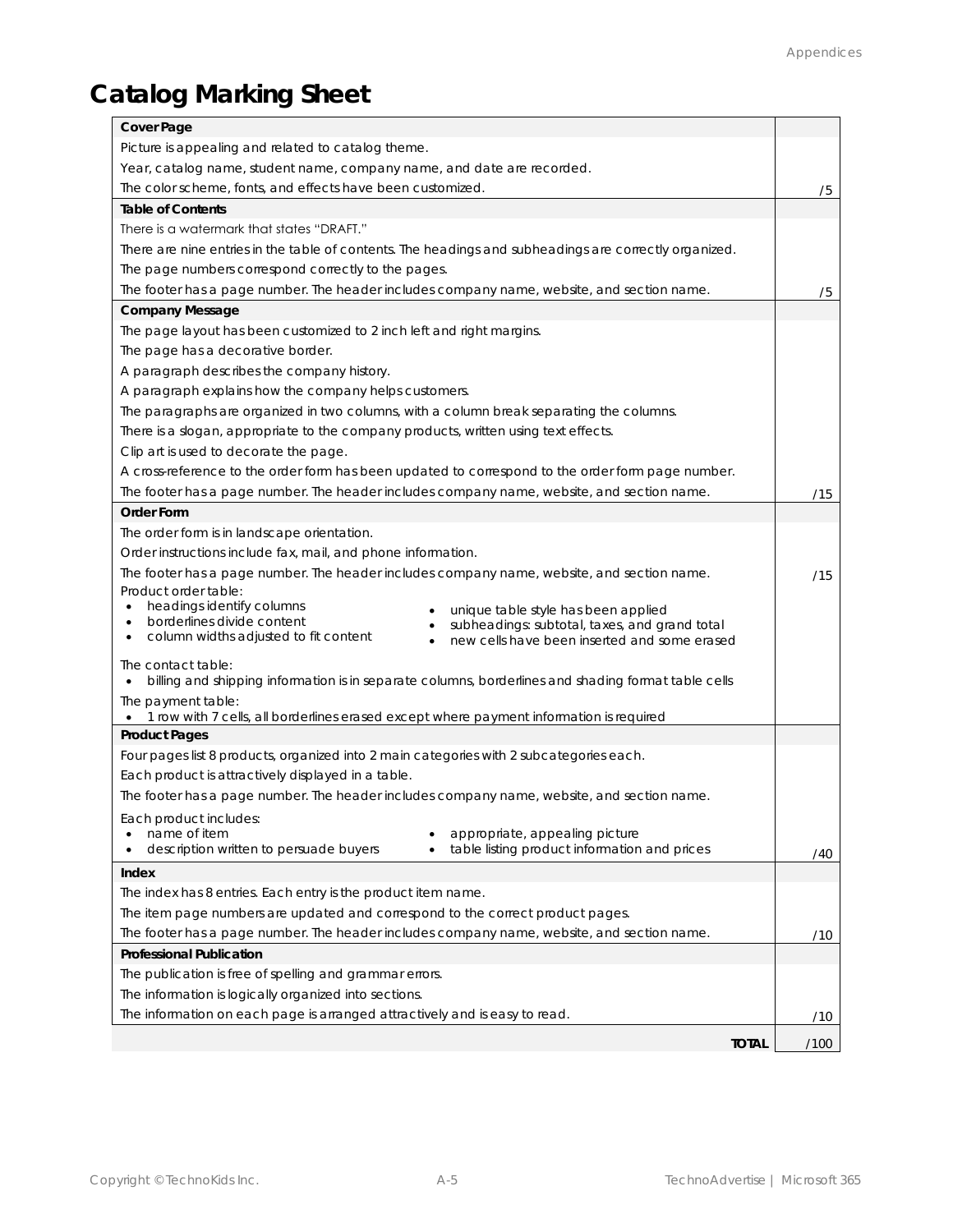# **Mail Merge Marking Sheet**

#### **Letter**

| Header                                                                                     |     |
|--------------------------------------------------------------------------------------------|-----|
| Address of the company is at the top of the letter.                                        |     |
| Address block with personalized information of the recipient is below the company address. |     |
| There is an appropriate greeting line.                                                     | /3  |
| Body                                                                                       |     |
| Sales event is described in detail.                                                        |     |
| The event provides an incentive for customers to buy the products.                         |     |
| Letter contains original, creative, or unique ideas for a sales promotion.                 | /3  |
| Closing                                                                                    |     |
| There is a suitable farewell line.                                                         |     |
| There is a signature line.                                                                 | /2  |
| Professional Publication                                                                   |     |
| The letter is written in a professional manner.                                            |     |
| The letter is free from spelling and grammar errors.                                       | 72  |
| TOTAL                                                                                      | '10 |

#### **Labels**

| The correct label style was used.                            |  |
|--------------------------------------------------------------|--|
| There are 3 different records on the sheet.                  |  |
| Fach record is made from an address block.                   |  |
| The font size of the text has been resized to fit the label. |  |
| TOTAI                                                        |  |

| Letter and Labels TOTAL | /15 |
|-------------------------|-----|